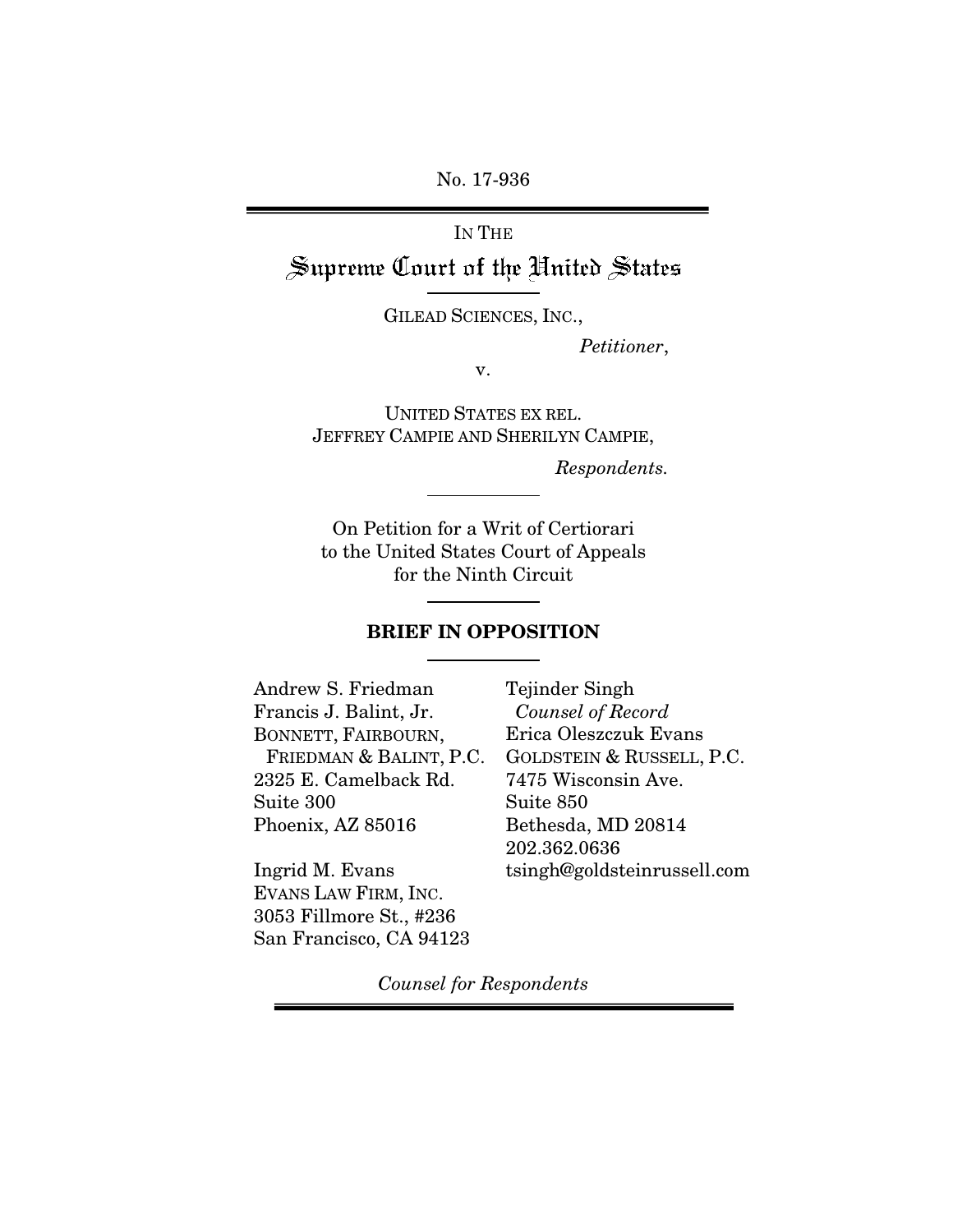### **QUESTION PRESENTED**

In Universal Health Services, Inc. v. United States ex rel. Escobar, 136 S. Ct. 1989, 2002 (2016), this Court "clarif[ied] how" the False Claims Act's "materiality requirement should be enforced" in implied false certification cases—cases in which a claim for payment is effectively false because of an underlying statutory, regulatory, or contractual violation. The Court explained that the proper inquiry is not whether the government would have the option to refuse payment, but whether the government likely would have refused payment had it known of the violation. The Court gave an illustrative example, stating that "if the Government pays a particular claim in full despite its actual knowledge that certain requirements were violated, that is very strong evidence that those requirements are not material." Id. at 2003.

Here, the court of appeals quoted Escobar's discussion of materiality at length (Pet. App. 27a, 29a-30a) and concluded that the specific allegations in respondent relators' complaint—that petitioner Gilead Sciences unlawfully sought government payments for grossly nonconforming drugs—state a valid claim under the False Claims Act. Id. at 30a-32a. Gilead's materiality arguments, raised for the first time in Rule 28(j) letters, rest on the disputed factual premise that the government had actual knowledge of the violations when it paid for the drugs. The court of appeals explained that these arguments raised "matters of proof, not legal grounds to dismiss relators' complaint." Id. at 32a.

The Question Presented is whether the Ninth Circuit misapplied Escobar in this case.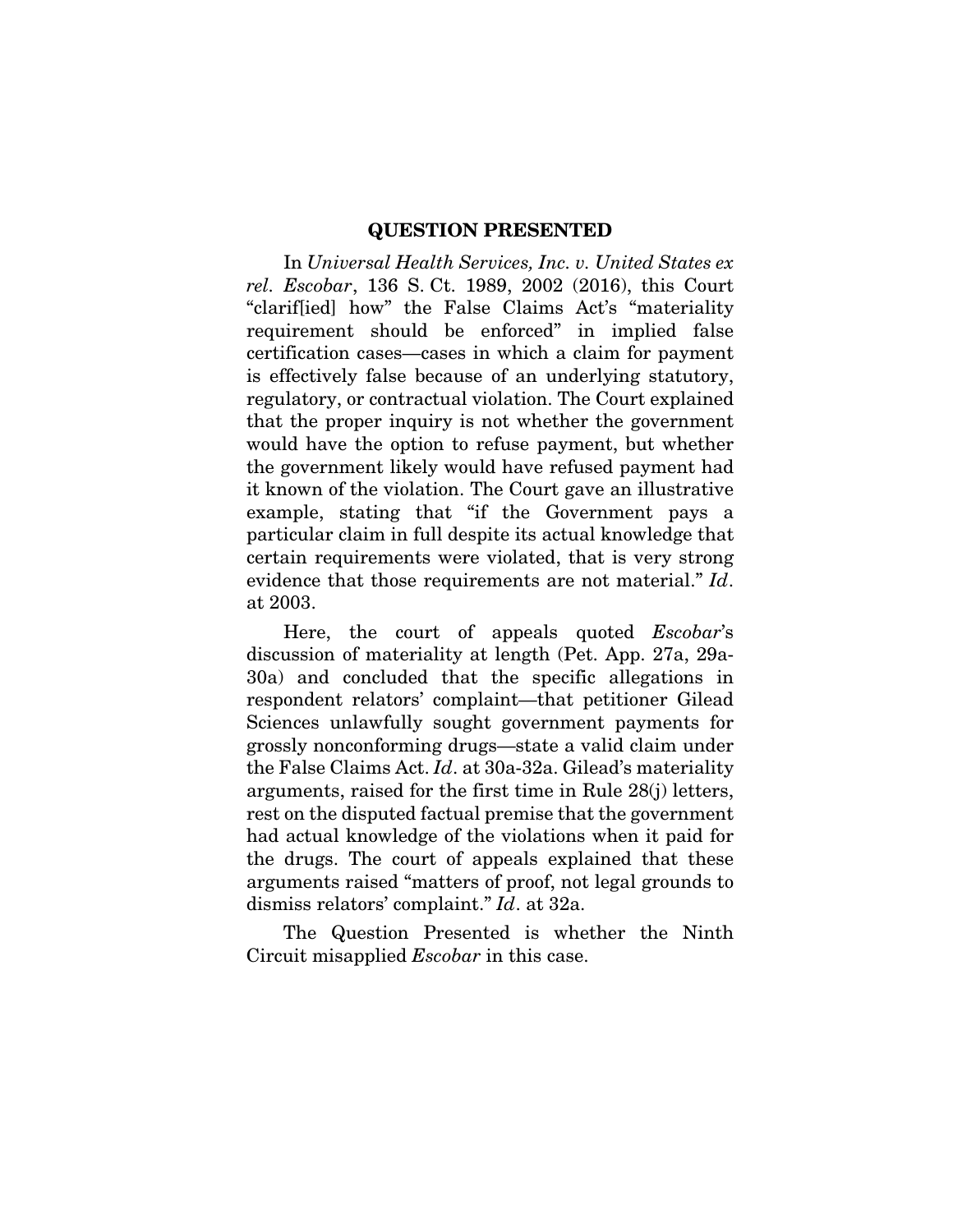# **TABLE OF CONTENTS**

| Ι.                                                                                                                                  |
|-------------------------------------------------------------------------------------------------------------------------------------|
| II.                                                                                                                                 |
|                                                                                                                                     |
| REASONS TO DENY THE WRIT14                                                                                                          |
| The decision below is correct 14<br>I.                                                                                              |
| II.                                                                                                                                 |
| The Ninth and First Circuits undertake a<br>$\mathbf{A}$<br>holistic materiality review21                                           |
| All circuits to grant motions to dismiss<br>В.<br>have applied the same standard, and<br>granted such motions only in particularly  |
| $C_{\cdot}$<br>All circuits that have determined<br>materiality with the aid of a factual<br>record have also engaged in a holistic |
| III. This case is a poor vehicle to decide the                                                                                      |
|                                                                                                                                     |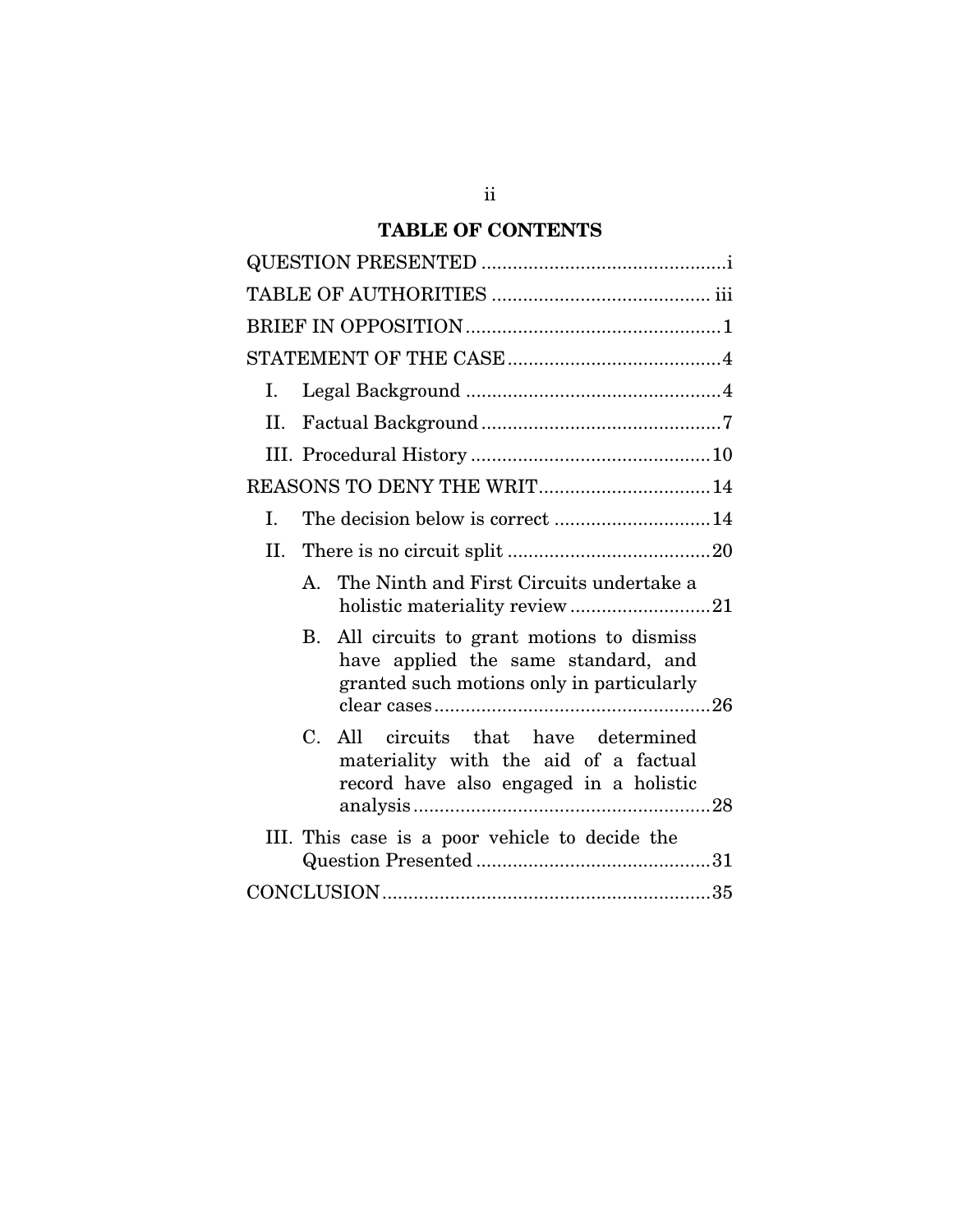# **TABLE OF AUTHORITIES**

# **Cases**

| Abbott v. BP Expl. & Prod., Inc.,                                                                                      |
|------------------------------------------------------------------------------------------------------------------------|
|                                                                                                                        |
| Ashcroft v. Iqbal,                                                                                                     |
| Coyne v. Amgen, Inc.,<br>2017 WL 6459267 (2d Cir. Dec. 18, 2017)26, 27                                                 |
| D'Agostino v. ev3, Inc.,                                                                                               |
| Matrixx Initiatives, Inc. v. Siracusano,                                                                               |
| United States v. Neifert-White Co.,                                                                                    |
| United States v. Sanford-Brown, Ltd.,                                                                                  |
| United States v. Triple Canopy, Inc.,<br>857 F.3d 174 (4th Cir. 2017)  16, 27, 28                                      |
| United States ex rel. Durkin v.<br>County of San Diego, 2017 WL 3315784                                                |
| United States ex rel. Escobar v.<br>Universal Health Servs., Inc.,<br>842 F.3d 103 (1st Cir. 2016) 15, 19, 24, 25      |
| United States ex rel. Ferris v.<br>Afognak Native Corp., No. 3:15-cv-150,<br>Doc. 295 (D. Alaska Aug. 11, 2017) 23, 24 |
| United States ex rel. Harman v. Trinity Indus. Inc.,                                                                   |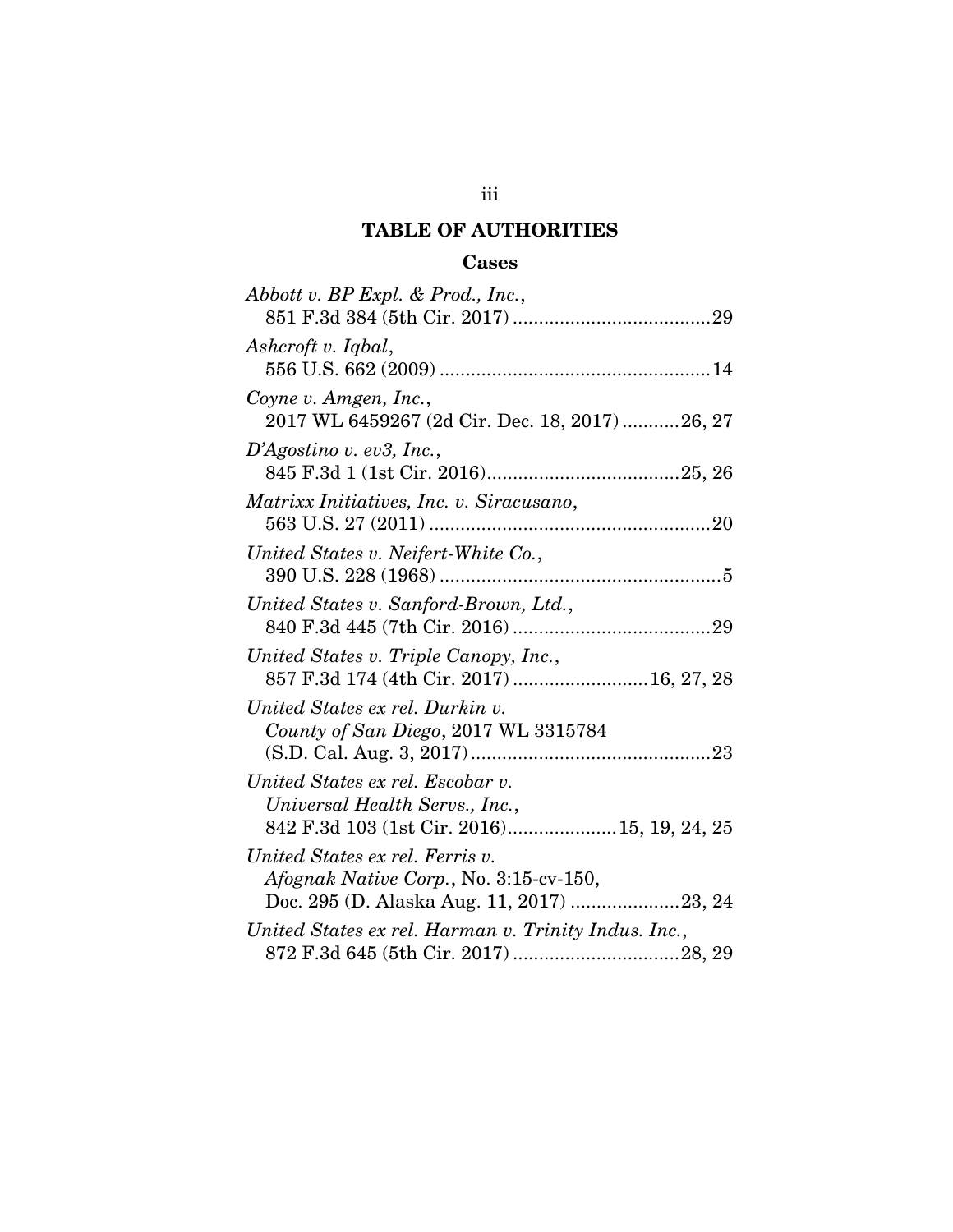| United States ex rel. Hopper v. Anton,<br>91 F.3d 1261 (9th Cir. 1996)  16, 17              |  |
|---------------------------------------------------------------------------------------------|--|
| United States ex rel. Kelly v. Serco, Inc.,<br>846 F.3d 325 (9th Cir. 2017)  13, 22, 23, 24 |  |
| United States ex rel. Marshall v. Woodward, Inc.,                                           |  |
| United States ex rel. Mateski v. Raytheon Co.,                                              |  |
| United States ex rel. McBride v. Halliburton Co.,                                           |  |
| United States ex rel. McGrath v. Microsemi Corp.,                                           |  |
| United States ex rel. Nargol v. DePuy<br>Orthopaedics, Inc.,                                |  |
| United States ex rel. Petratos v. Genentech Inc.,                                           |  |
| United States ex rel. Thomas v. Black & Veatch<br>Special Projects Corp.,                   |  |
| Universal Health Servs., Inc. v.<br>United States ex rel. Escobar,                          |  |
|                                                                                             |  |

# **Statutes**

| False Claims Act, 31 U.S.C. § 3729 et seq. |  |
|--------------------------------------------|--|
|                                            |  |
|                                            |  |
|                                            |  |
|                                            |  |
|                                            |  |
|                                            |  |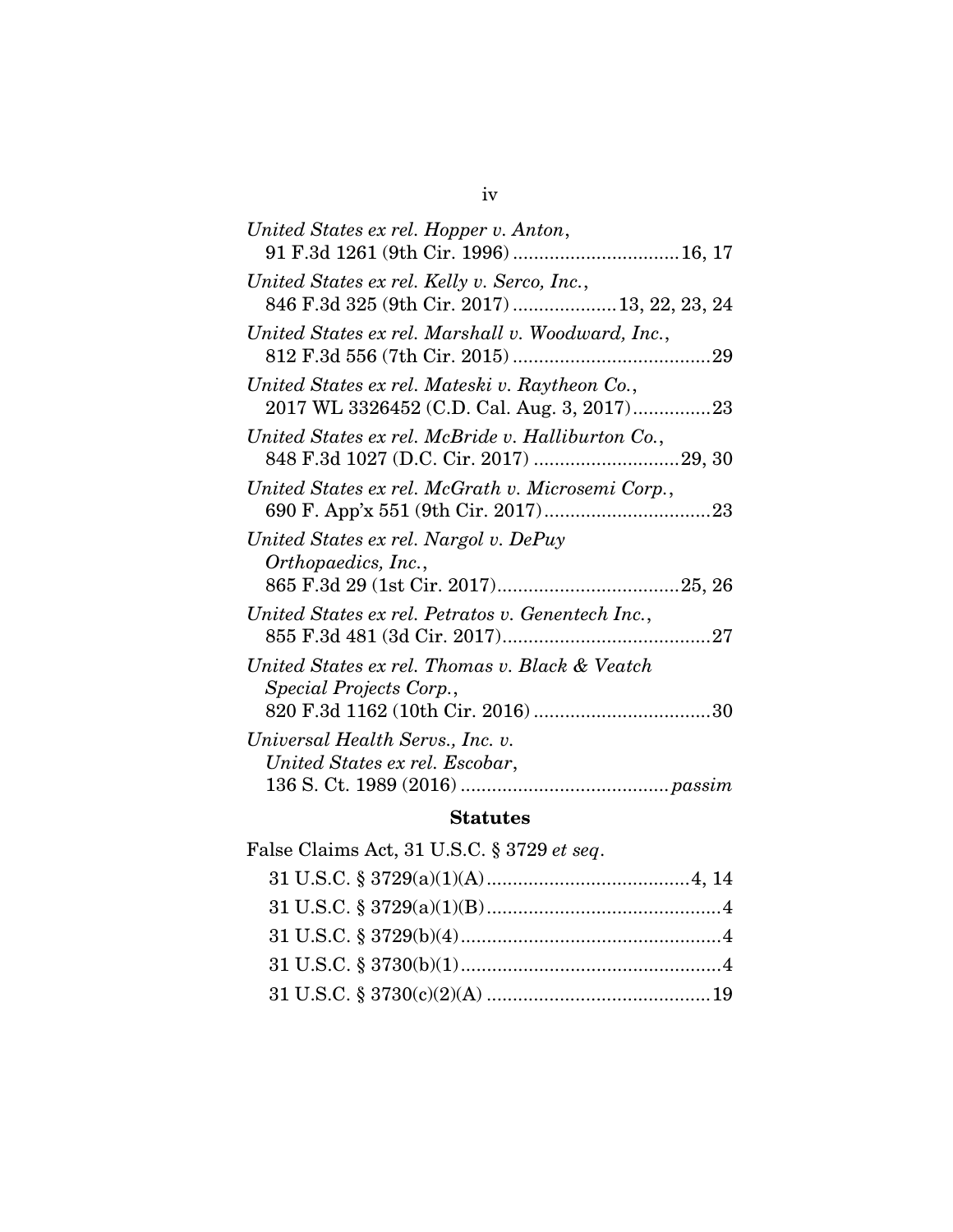# 21 U.S.C. § 355(b)(1) ........................................................ 8

# **Regulations**

|--|--|--|

## **Rules**

## **Other Authorities**

Memorandum from Michael Granston, Dir., Commercial Litig. Branch, Fraud Section, Dep't of Justice, to Section Attorneys & Assistant U.S. Attorneys Handling False Claims Act Cases (Jan. 10, 2018), http://goo.gl/rjeGk7 ......... 20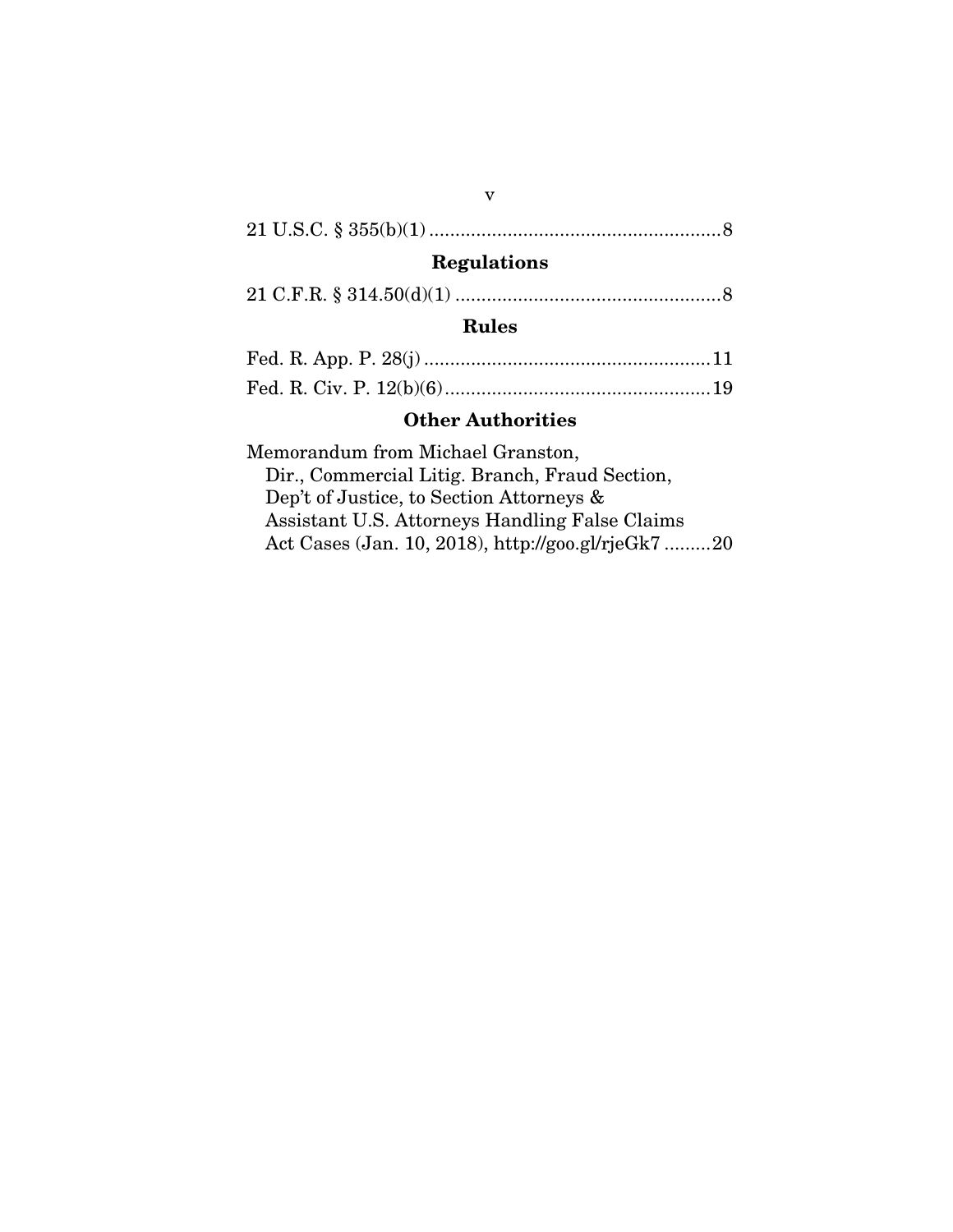### **BRIEF IN OPPOSITION**

For about five years, petitioner Gilead Sciences, Inc., a pharmaceutical manufacturer, sourced active drug ingredients from unapproved, substandard facilities and used those ingredients in drugs paid for by the government. Many of these ingredients were contaminated with glass, metal, arsenic, construction materials, dangerous microbes, and other adulterants. Gilead first concealed the source of the ingredients, passing off its unapproved drugs as the genuine article. It then falsified key test results, hiding the contamination to trick the Food and Drug Administration (FDA) into approving the illicit supplier. After the contamination became too severe to ignore, Gilead stopped using the unapproved facilities. Relators Jeffrey and Sherilyn Campie, then Gilead employees, learned of and investigated these frauds, ultimately telling Gilead that if it did not correct its behavior they would report the violations to the FDA. Gilead reacted by firing Mr. Campie, after which the Campies blew the whistle by filing a complaint under the False Claims Act (FCA), 31 U.S.C. § 3729 et seq.

The original complaint included allegations about many Gilead drugs and deceptions. The district court dismissed that complaint on two flawed rationales: that (1) because the FDA itself does not pay for drugs, a fraud on the FDA cannot give rise to an FCA claim, and (2) contamination is not actionable under the FCA unless it renders the drugs worthless. In the Second Amended Complaint, relators preserved their original claims but focused on the allegations about the unapproved facilities. The court dismissed those claims and Mr. Campie's retaliation claim.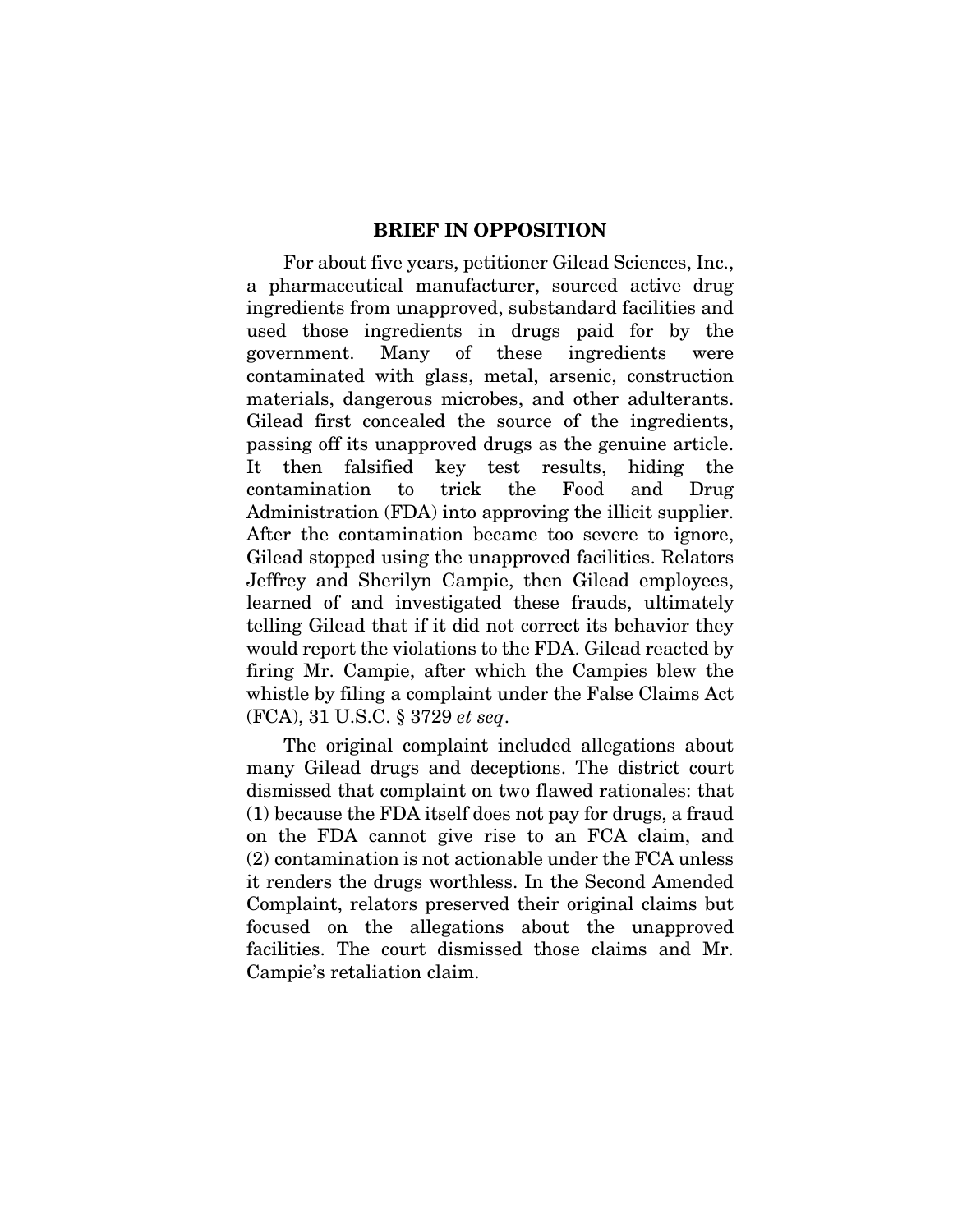The Ninth Circuit reversed, finding the district court's reasoning and conclusion erroneous. Gilead does not seek this Court's review of the core issues in that appeal: whether the district court correctly held that fraud on the FDA is not cognizable under the FCA; or whether companies may sell contaminated drugs to the government as long as those drugs are not worthless. Instead, seizing upon a single phrase from this Court's recent decision in Universal Health Services, Inc. v. United States ex rel. Escobar, 136 S. Ct. 1989 (2016) decided after appellate briefing was completed and years after relators filed their most-recent complaint—Gilead now contends that its frauds were not material to the government's payment decisions. And Gilead urges this Court to adopt a new per se rule that any time the government continues to pay for a product after learning of a relator's allegations, the fraud is not material unless the pleadings "overcom[e] the strong inference of immateriality that arises from the Government's response." Pet. i.

#### Gilead's petition should be denied for three reasons.

First, the decision below is correct because the Ninth Circuit properly followed Escobar's holistic approach to materiality, holding that continued government payments are important to, but not dispositive of, the inquiry. Under Escobar, when a complaint alleges that a manufacturer violates material specifications—like by contaminating its drugs with metal, glass, arsenic, and bacteria—but conceals those defects and charges the government full price, the complaint plausibly alleges a material fraud actionable under the FCA. The same is true when a manufacturer falsifies test results to obtain approval for a facility consistently churning out contaminated ingredients for medicines paid for by the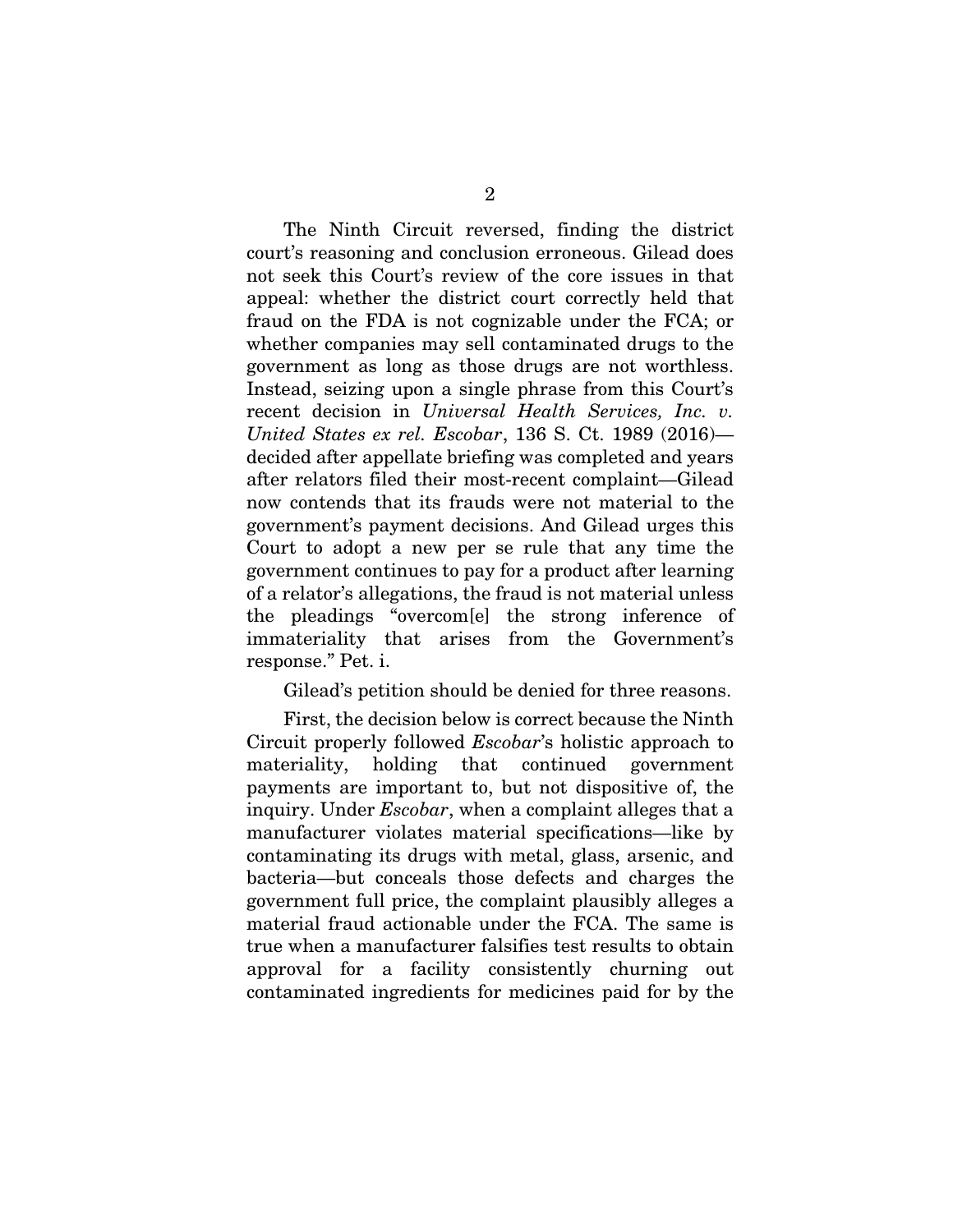government. Gilead's attempt to reach the opposite result by transforming an illustrative example from Escobar into a new legal rule flatly contradicts this Court's decision.

Second, there is no circuit split. Gilead's attempt to characterize the Ninth Circuit as an outlier fails: defendants have won cases there on materiality grounds, and this Court has already denied a petition posing the same question but accusing the Ninth Circuit of applying the materiality requirement too harshly. See Petition for Writ of Certiorari, McGrath v. Microsemi Corp., 138 S. Ct. 407 (2017) (No. 17-412), 2017 WL 4162297, at \*i (asking: "Did the Ninth Circuit err in holding that materiality cannot be found in [an FCA] case if the government continues to pay after learning of the allegations of fraud, even where the fraudulent certifications go to the 'essence of the bargain'?"). More broadly, no circuit court has advanced Gilead's invented rule that when the government has continued paying for a product despite knowledge of alleged wrongdoing, the pleadings must allege some undefined extra thing to "overcom[e] the strong inference of immateriality" arising from that fact. Pet. i. Instead, all the circuits follow the same approach: they apply Escobar's holistic standard to the facts before them, weighing continued government payments alongside other facts. Many of those courts have expressly reconciled the decision below with their own holdings—and it is evident that relators' complaint would have survived a motion to dismiss in every circuit.

Third, this case is a poor vehicle. Most important, the case presents facts that do not implicate the Question Presented. Gilead's question rests on two factual premises: (1) that the government continued to pay for products after learning of alleged violations; and (2) that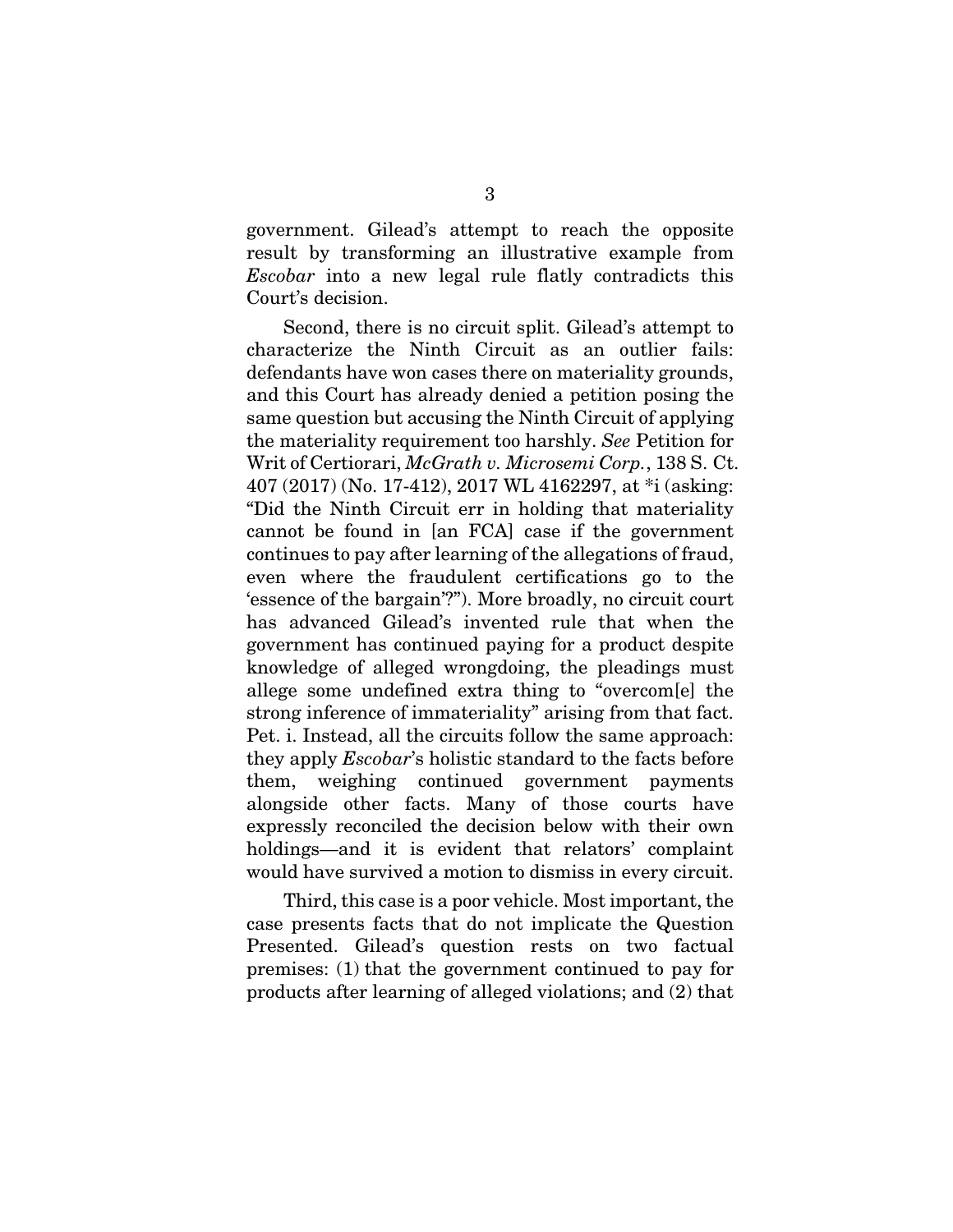the complaint "offer[s] no basis" for overcoming a resulting inference of immateriality. Pet. i. Neither premise is true here. The complaint does not concede that anybody responsible for government payment decisions actually knew of Gilead's violations at the time of payment. Instead, it alleges facts undermining any potential inference of immateriality, e.g., that the offending conduct stopped in 2011, obviating the need for regulatory action. Thus, even under the rule implied by Gilead's question, this complaint survives. There are other vehicle problems too: the issue is percolating, the case is interlocutory, and relators will likely seek to amend the very pleadings Gilead challenges. This also is not Gilead's last chance to contest materiality: if this Court denies review, the case will go to discovery. There, the parties will collect actual evidence about materiality, and Gilead can move for summary judgment, to be adjudicated under Escobar.

For these reasons and those explained more fully below, this Court should deny certiorari.

#### **STATEMENT OF THE CASE**

#### **I. Legal Background**

The FCA creates liability for any person who "knowingly presents, or causes to be presented, a false or fraudulent claim for payment or approval," or "makes, uses, or causes to be made or used, a false record or statement material to a false or fraudulent claim." 31 U.S.C. § 3729(a)(1)(A)-(B). The term "material" means "having a natural tendency to influence, or be capable of influencing, the payment or receipt of money or property."  $Id.$  § 3729(b)(4). The FCA creates a qui tam cause of action allowing private whistleblowers to bring claims on behalf of the United States. Id.  $\S 3730(b)(1)$ .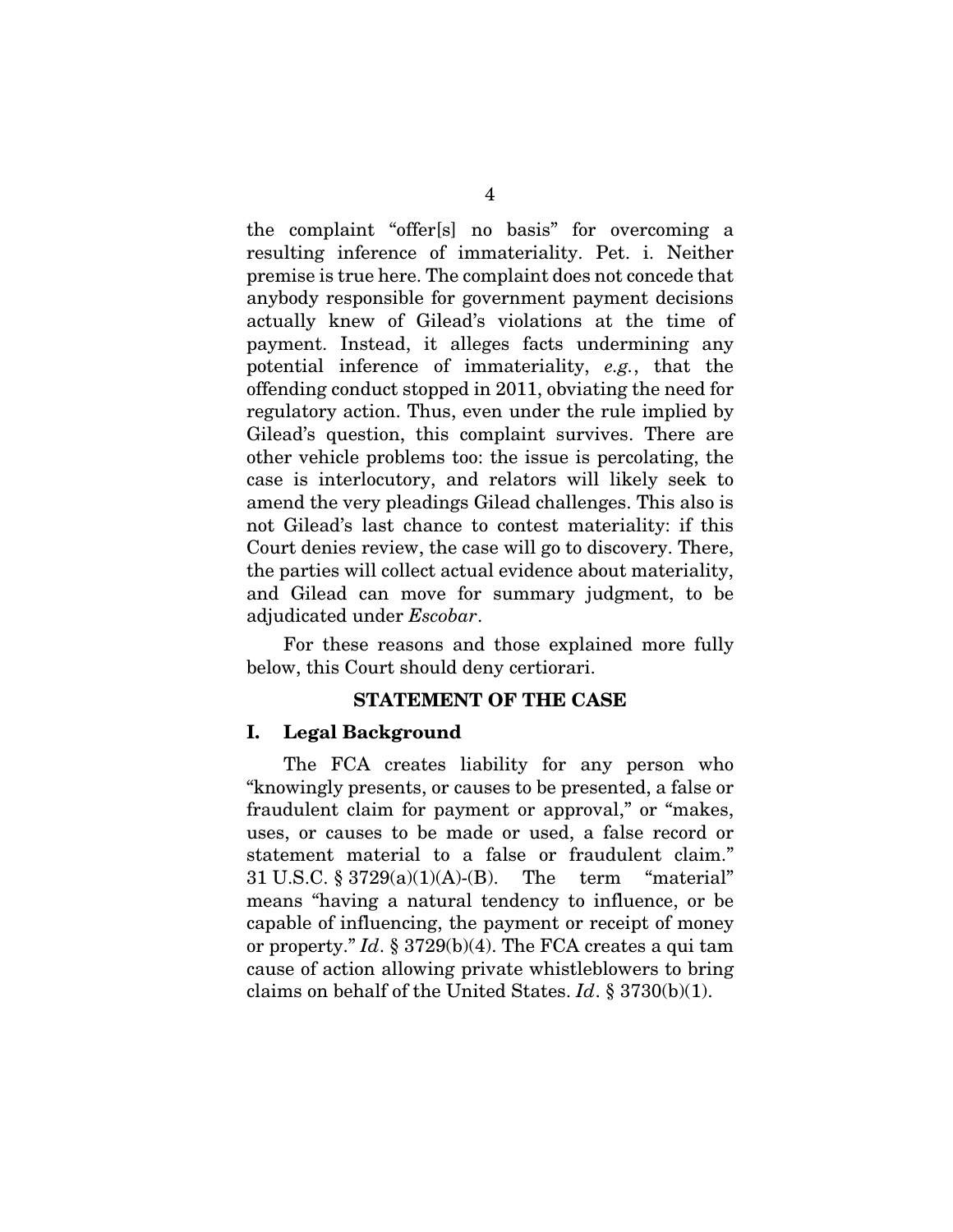The paradigmatic false claim is when a defendant seeks government payment for goods or services that were not delivered or did not conform to the government's specifications. But FCA liability is not limited to such "factually false" claims. Instead, "the Act was intended to reach all types of fraud, without qualification, that might result in financial loss to the Government." United States v. Neifert-White Co., 390 U.S. 228, 232 (1968). It therefore covers cases where a defendant obtains a government contract or benefit by fraud, even if later individual claims for payment are not themselves false. It also applies when a defendant falsely certifies its compliance with a material legal condition of payment. These "certifications" can either be express (if, e.g., the government requires them on an invoice) or implied (if a reasonable person would understand them to be implicit in the claim itself). The latter claim (implied false certification) arises when a defendant submitting a claim to the government impliedly certifies compliance with all conditions of payment but fails to disclose the violation of a material statutory, regulatory, or contractual requirement.

This Court recently considered implied certification claims in Escobar, which was decided after the parties here submitted their briefs to the Ninth Circuit. The questions there were whether and under what circumstances implied false certification claims are cognizable under the FCA. The defendant in Escobar argued that such claims are not cognizable or are cognizable only when a statute expressly designates the relevant legal requirement as a condition of payment. The defendant claimed that any other ruling would expose defendants to expansive liability for even trivial regulatory violations.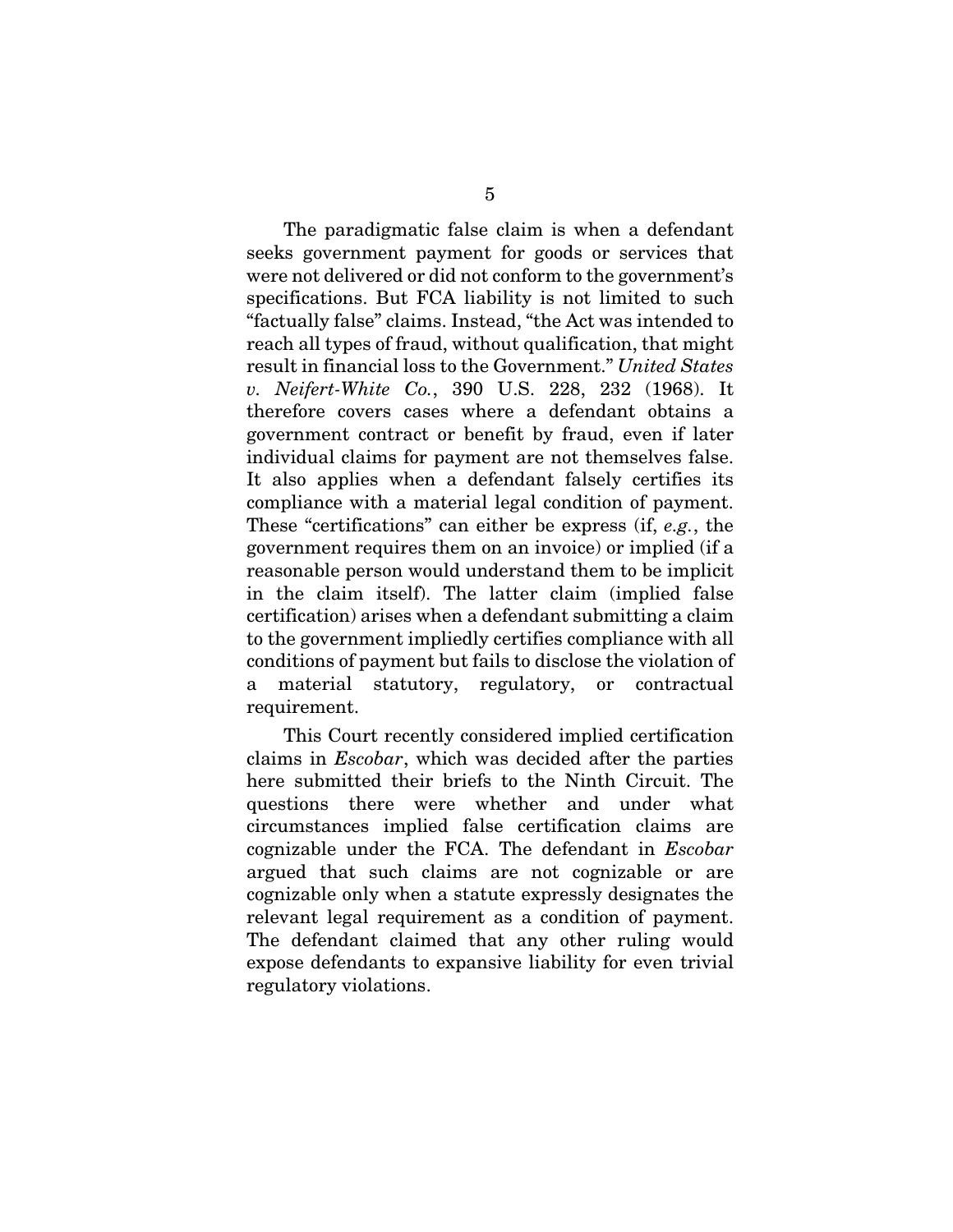This Court rejected both of the defendant's arguments, holding that implied certification claims are cognizable (at least in some circumstances). Escobar, 136 S. Ct. at 1996. The Court determined that "liability for failing to disclose violations of legal requirements does not turn upon whether those requirements were expressly designated as conditions of payment." Id. Instead it turns on "whether the defendant knowingly violated a requirement that the defendant knows is material to the Government's payment decision." Id. The Court decided that enforcement of the materiality requirement adequately addressed FCA defendants' concern that implied false certification liability would become overbroad. See id. at 2002.

The Court also spent a few pages "clarify[ing] how that materiality requirement should be enforced." Escobar, 136 S. Ct. at 2002. It explained that this "demanding" requirement cannot be satisfied (1) "merely because the Government designates compliance with a particular . . . requirement as a condition of payment," (2) by showing "that the Government would have the option to decline to pay if it knew of the defendant's noncompliance," or (3) "where noncompliance is minor or insubstantial." Id. at 2003. Instead, the Court explained that, in an implied certification case, materiality turns on the likely effect of the defendant's noncompliance on the government's payment decision. Lower courts can evaluate this effect by considering either the likely response of a reasonable person or the government. Id. at 2002-03. The Court offered examples of the type of evidence that is probative, but not dispositive, of materiality:

[P]roof of materiality can include, but is not necessarily limited to, evidence that the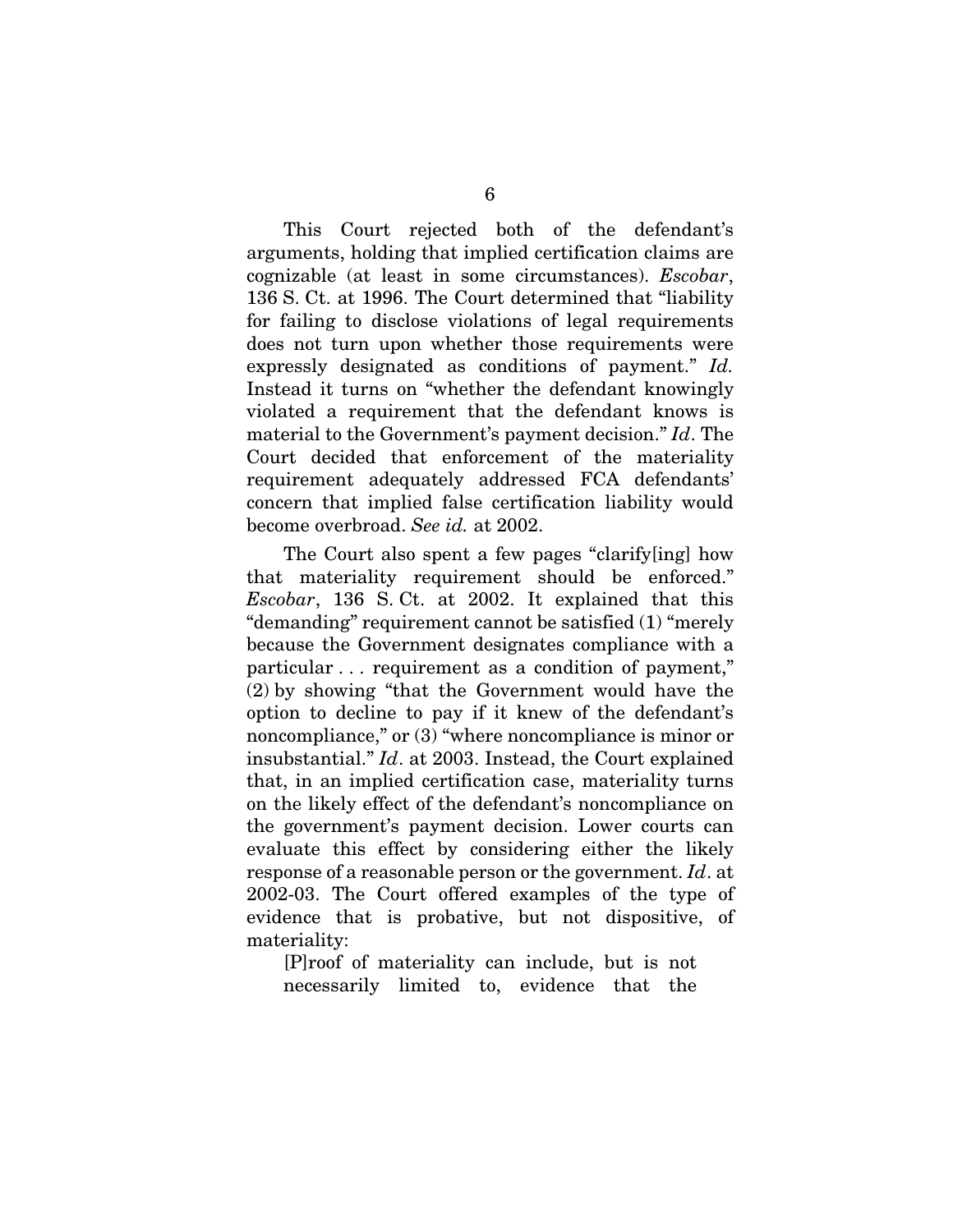defendant knows that the Government consistently refuses to pay claims in the mine run of cases based on noncompliance with the particular statutory, regulatory, or contractual requirement. Conversely, if the Government pays a particular claim in full despite its actual knowledge that certain requirements were violated, that is very strong evidence that those requirements are not material.

Id. at 2003.

In Escobar, the complaint alleged that the defendant allowed inadequately trained, unqualified staff to provide mental health services, billing the government using codes corresponding to the use of qualified staff. 136 S. Ct. at 1997. The Court held that the claims were false because they were misleading. Id. at 1999-2001. Without deciding materiality, the Court acknowledged that the plaintiffs "may well have adequately pleaded a violation" because they had alleged that the defendant "misrepresented its compliance with mental health facility requirements that are so central to the provision of mental health counseling that the Medicaid program would not have paid these claims had it known of these violations." Id. at 2004.

#### **II. Factual Background**

Gilead manufactures antiretroviral medications to treat human immunodeficiency virus (HIV). Three of these drugs—Emtriva, Truvada, and Atripla—contain the active ingredient emtricitabine (FTC). Pet. App. 5a-6a. The government pays for Gilead's FDA-approved antiretroviral medications through direct purchases (like buying drugs for government-run hospitals) and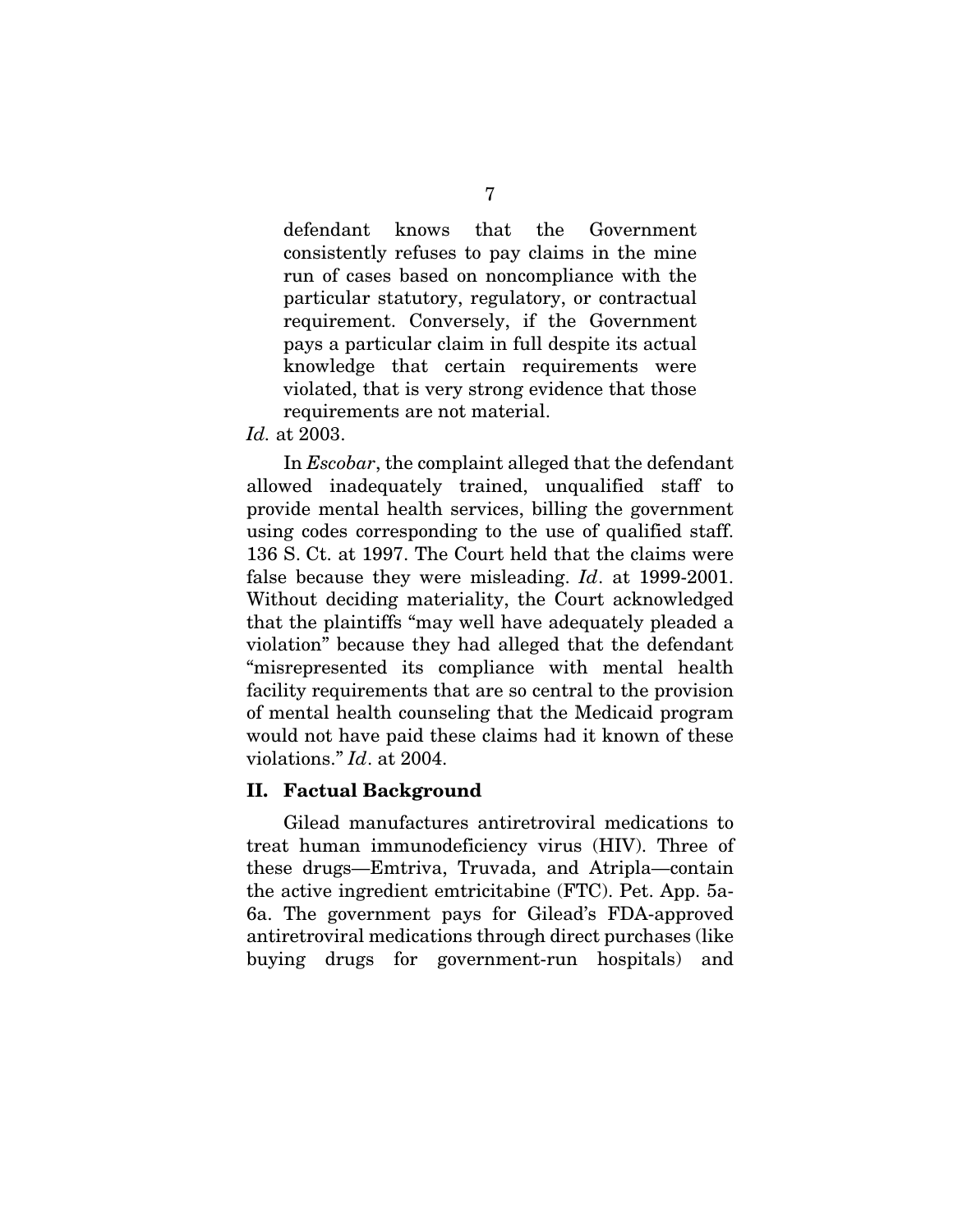reimbursement programs (like Medicare and Medicaid). E.R.113-14.

The FDA must approve a New Drug Application (NDA) before any drug can be marketed or sold in the United States. See 21 U.S.C. § 355(b)(1). An NDA details formulation, packaging, and manufacturing processes. See id.; 21 C.F.R. § 314.50(d)(1). Applicants must list the precise facility that will manufacture every active ingredient, so the government can ensure that facility meets crucial health and safety standards. Id.

Gilead did not keep to the terms of its NDAs. Unbeknownst to the FDA, Gilead started sourcing cheap FTC from a company called Synthetics China. E.R.139, 144. For about sixteen months (beginning in 2007), Gilead concealed the source of its FTC, passing off drugs containing FTC from Synthetics China as the real deal. E.R.144.

Unfortunately, these drugs were not just unapproved—they were contaminated. Of the three validation lots of FTC from Synthetics China, two failed Gilead's internal testing. E.R.144-45. The first lot contained residual solvents above established limits. Id. The second failed stability testing and contained mold; yeast; dangerous microbes; and heavy metals such as arsenic, chromium, and nickel. E.R.145.

Despite the contamination, Gilead tried to gain FDA approval to use Synthetics China. But instead of reporting the failed tests to the FDA, Gilead falsified its data to make its Synthetics China-sourced FTC appear as good as FTC from approved sources. E.R.140, 144-45. While Gilead waited for its fraudulent application to be approved, it continued using FTC from Synthetics China. E.R.147-49. Based on the falsified data, the FDA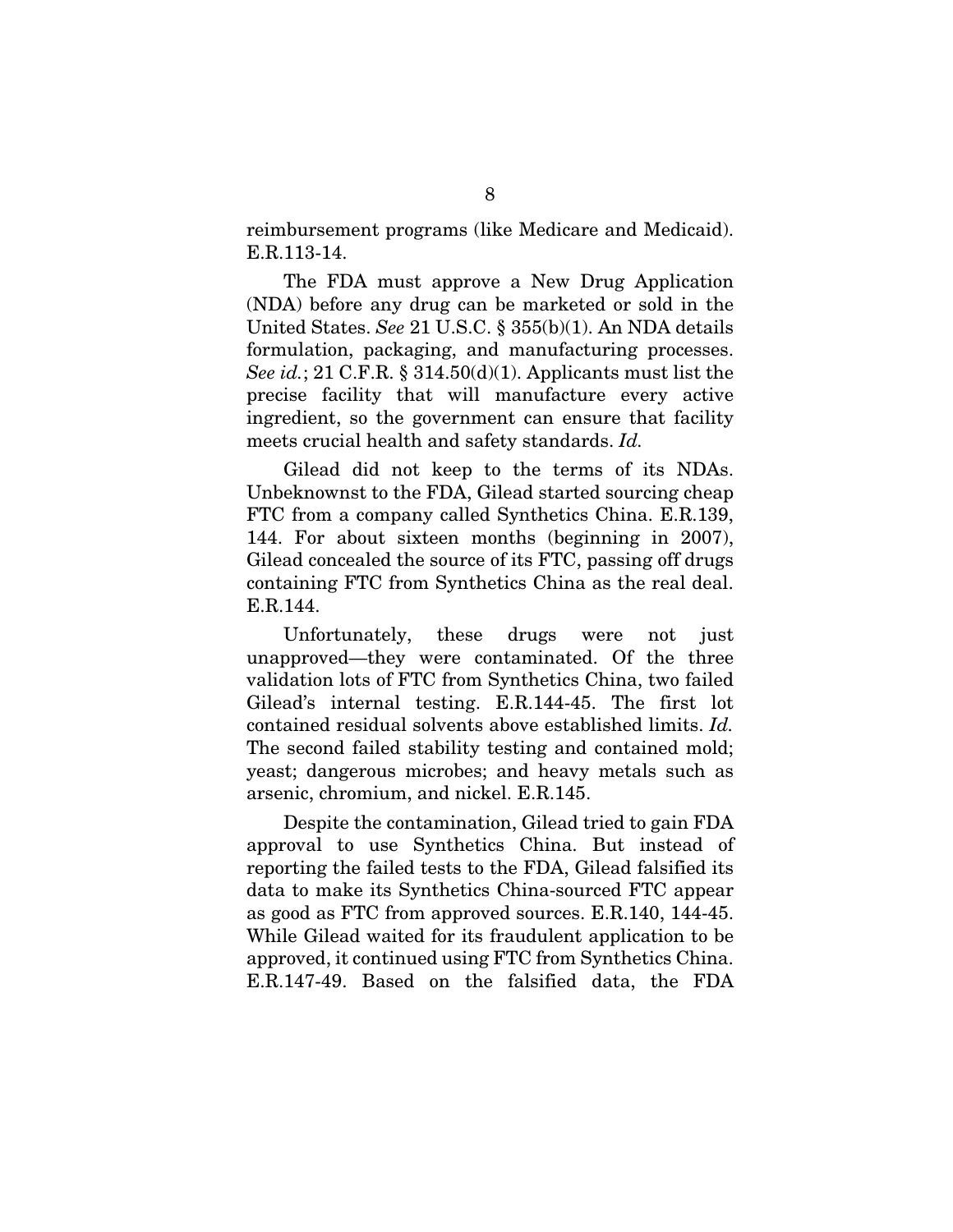approved amendments to the NDAs, E.R.140; it finally allowed Synthetics China to supply Gilead's FTC in 2010, E.R.146.

In 2010, Gilead scaled up FTC production in a new Synthetics China facility without notifying the FDA or receiving its approval. E.R.149. This second facility was even more contaminated than the first: all three validation lots failed testing. E.R.150. The first two included shards of glass, cement, and fibrous building materials; the third contained brown paper strips and "unidentified organic material." Id. Gilead impermissibly tried to sieve out the contaminants and used the sieved FTC without disclosing that it had originated from the unapproved facility. E.R.151, 370-74. In 2011, Gilead stopped sourcing FTC from Synthetics China, but continued using stockpiles of contaminated product. E.R.152. To date, three lots of Atripla and one lot of Truvada have been recalled because of contamination from a "third-party manufacturer in China." Id.

Relator Jeffrey Campie, then the Senior Director of Global Quality Assurance at Gilead, E.R.112, discovered Gilead's frauds in December 2008. E.R.141-43. He began investigating together with his wife and co-relator Sherilyn Campie, also a Gilead employee. E.R.112. Mr. Campie voiced his alarm about the fraud in meetings with Gilead executives, who told him it was "none of his concern." E.R.162. He continued raising concerns internally but was consistently rebuffed. Id. Mr. Campie was eventually side-lined and told that he "was the major obstacle in getting material into commercial production." E.R.162-65. Mr. Campie resisted Gilead's fraud, saying he would report it to the government, so Gilead fired him. E.R.168.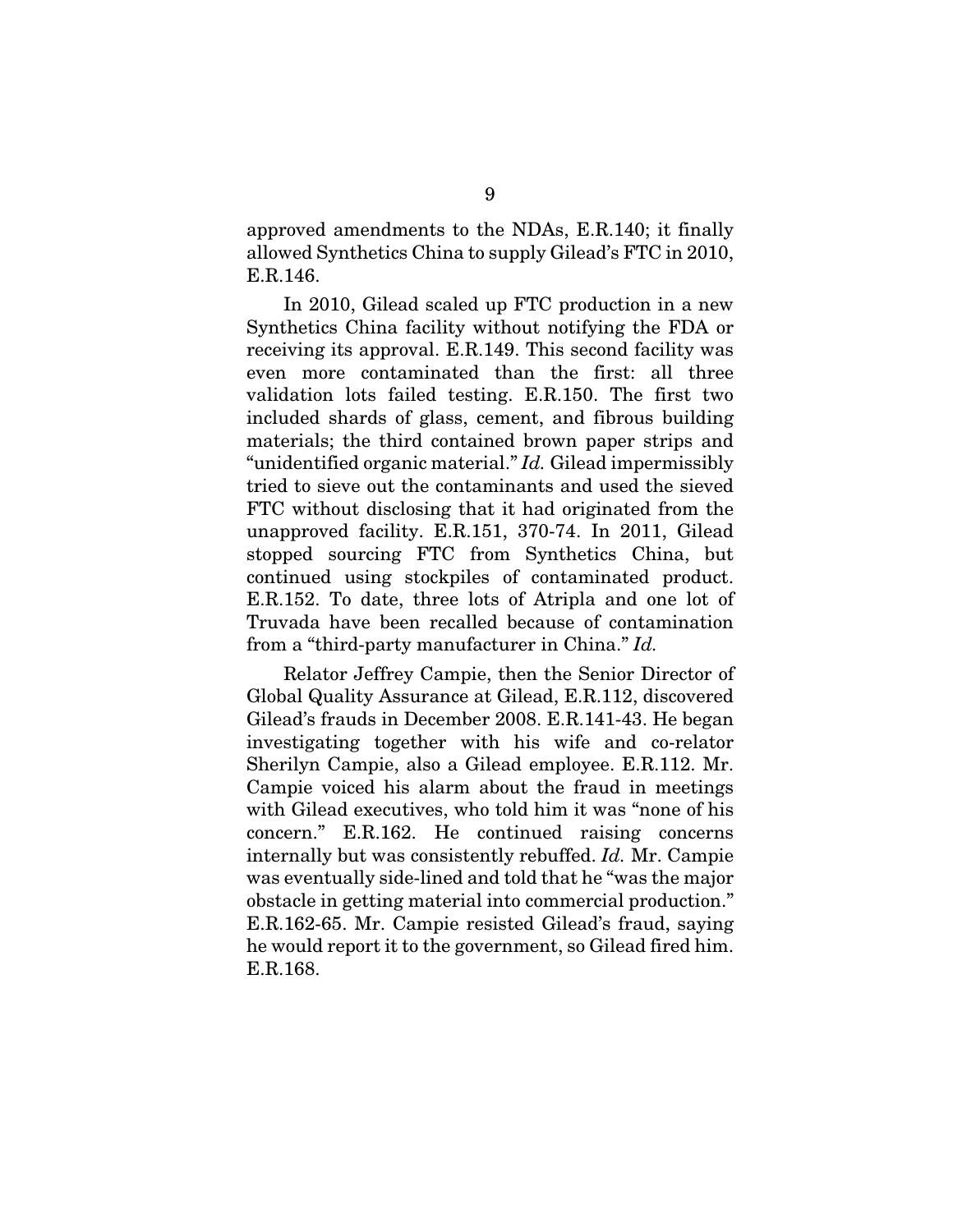#### **III. Procedural History**

1. On August 19, 2010, relators filed their original complaint, under seal, in the Eastern District of Pennsylvania. The government later declined to intervene. Pet. 7.

After the case was transferred to the Northern District of California, relators filed a First Amended Complaint. See E.R.308-498. Relators alleged that Gilead violated the FCA by obtaining government payments for approximately ten drugs that were adulterated, misbranded, and not manufactured in conformity with FDA-approved processes. E.R.314-15. The district court dismissed the complaint with leave to amend. E.R.52. It held that relators' false certification and promissory fraud theories could not survive a motion to dismiss because the alleged fraud was directed at the FDA, not at the payor agencies. E.R.35. The court held that it was irrelevant that the drugs were contaminated so long as they were not "truly 'worthless.'" E.R.46. The court also dismissed the retaliation claim. E.R.50.

Relators filed their Second Amended Complaint, addressing the district court's order by narrowing their complaint to the allegations related to Synthetics China. See E.R.106-205. They preserved an objection to the dismissal of their original claims. E.R.108 n.1. Relators allege four theories of FCA liability: First, Gilead's claims were factually false because it knowingly sought government payments for nonconforming knock-offs mimicking approved drugs. Second, Gilead committed promissory fraud by deceiving the FDA into approving amendments to the NDAs, knowing that that approval was necessary to continue receiving government payments. Third, Gilead implicitly certified that the drugs it sold were lawful to distribute in interstate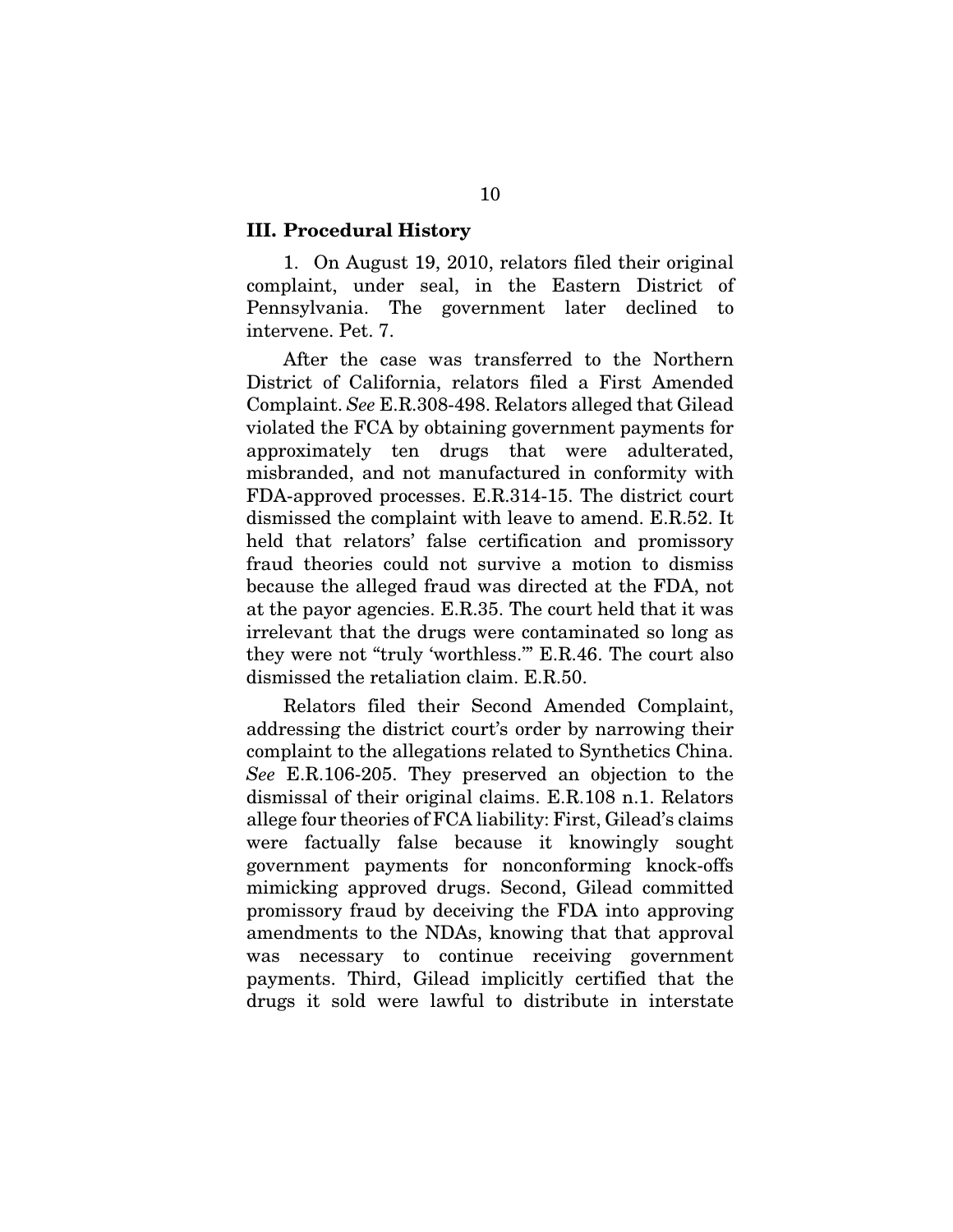commerce, when they were not because they were adulterated and misbranded in ways material to the government's payment decision. And fourth, Gilead unlawfully retaliated against Mr. Campie.

The district court dismissed the Second Amended Complaint. E.R.21. The court held that relators failed to state a claim under the implied false certification theory because they failed to allege that Gilead committed fraud with respect to a condition of payment. E.R.10-11, 13. The court also held that relators failed to state a claim under the factually false certification theory, because (1) the FDA approved the drugs, so it did not matter that Gilead's pills did not conform to approved specifications, and (2) the complaint did not allege that the drugs had "no medical value at all." E.R.13-14. The court also dismissed the retaliation claim. E.R.16-18.

2. Relators appealed to the Ninth Circuit, arguing that the district court erroneously dismissed both complaints. The government filed a brief supporting relators, explaining that a claim may be false even if the product is not worthless. Gov't C.A. Br. 12. It also contended that "it is possible to articulate an FCA claim when the defendant lies to the FDA as part of the drug approval process." Id. at 13.

Because the briefing was complete when this Court decided *Escobar*, the parties addressed *Escobar* before the panel only in Fed. R. App. P. 28(j) letters and at oral argument. Relators pointed out that the allegations here (seeking government payments for substandard drugs) closely paralleled the allegations in Escobar (seeking government payments for substandard treatment). Gilead argued that its violations were not material because the FDA did not withdraw approval and the government did not refuse payment. Relators replied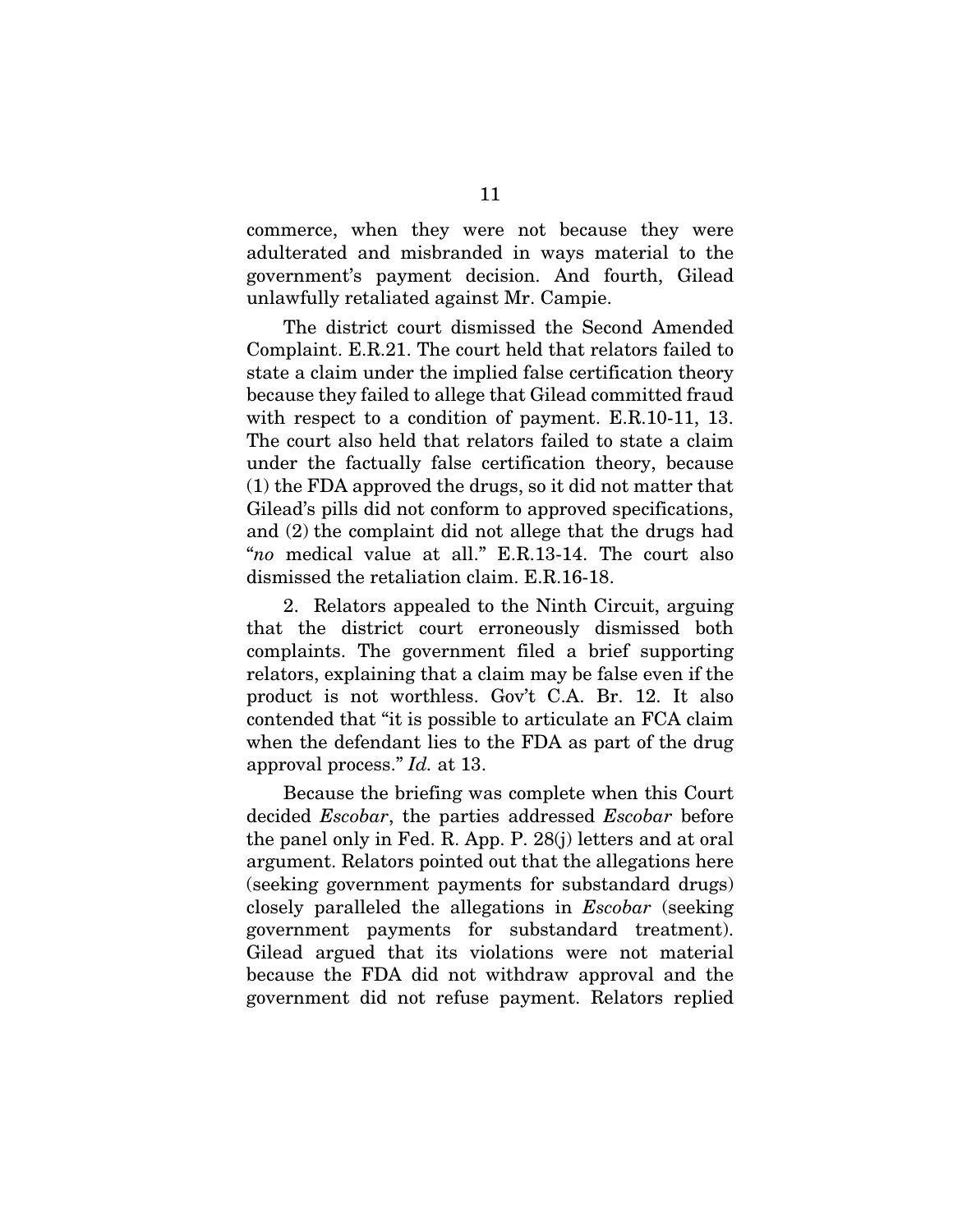that the complaint does not concede that the government paid any of Gilead's claims with actual knowledge of its violations.

The Ninth Circuit held that the Campies had stated a plausible claim under the FCA. Pet. App. 37a. It recognized that Gilead's "circumscribed view of [FCA] liability was expressly rejected by the Supreme Court in Escobar." Id. at 17a. The court also held that relators satisfied the FCA's falsity requirement under all three theories of liability. Id. at 21a-26a. It rejected the district court's conclusions that only claims made directly to a paying agency are actionable, as well as its holding that claims are actionable only if the products are worthless. Id. at 16a-18a, 23a.

The Ninth Circuit began its materiality discussion by quoting the FCA and Escobar, including that "[p]roof of materiality can include whether 'the Government pays a particular claim in full despite its actual knowledge that certain requirements were violated.'" Pet. App. 27a (quoting Escobar, 136 S. Ct. at 2003). The court acknowledged that because the FDA had not withdrawn approval and the government had continued to pay, relators "face[d] an uphill battle in alleging materiality." Id. at 28a.

Relators won that battle at the pleading stage because, on the facts alleged, the government's continued approval and payments did not establish that Gilead's violations were immaterial. First, the complaint did not allege that when the government made any payments, it had "actual knowledge" of Gilead's fraud. Pet. App. 32a (noting that "the parties dispute exactly what the government knew and when, calling into question its 'actual knowledge'"). Second, Gilead stopped using FTC from Synthetics China, obviating the need for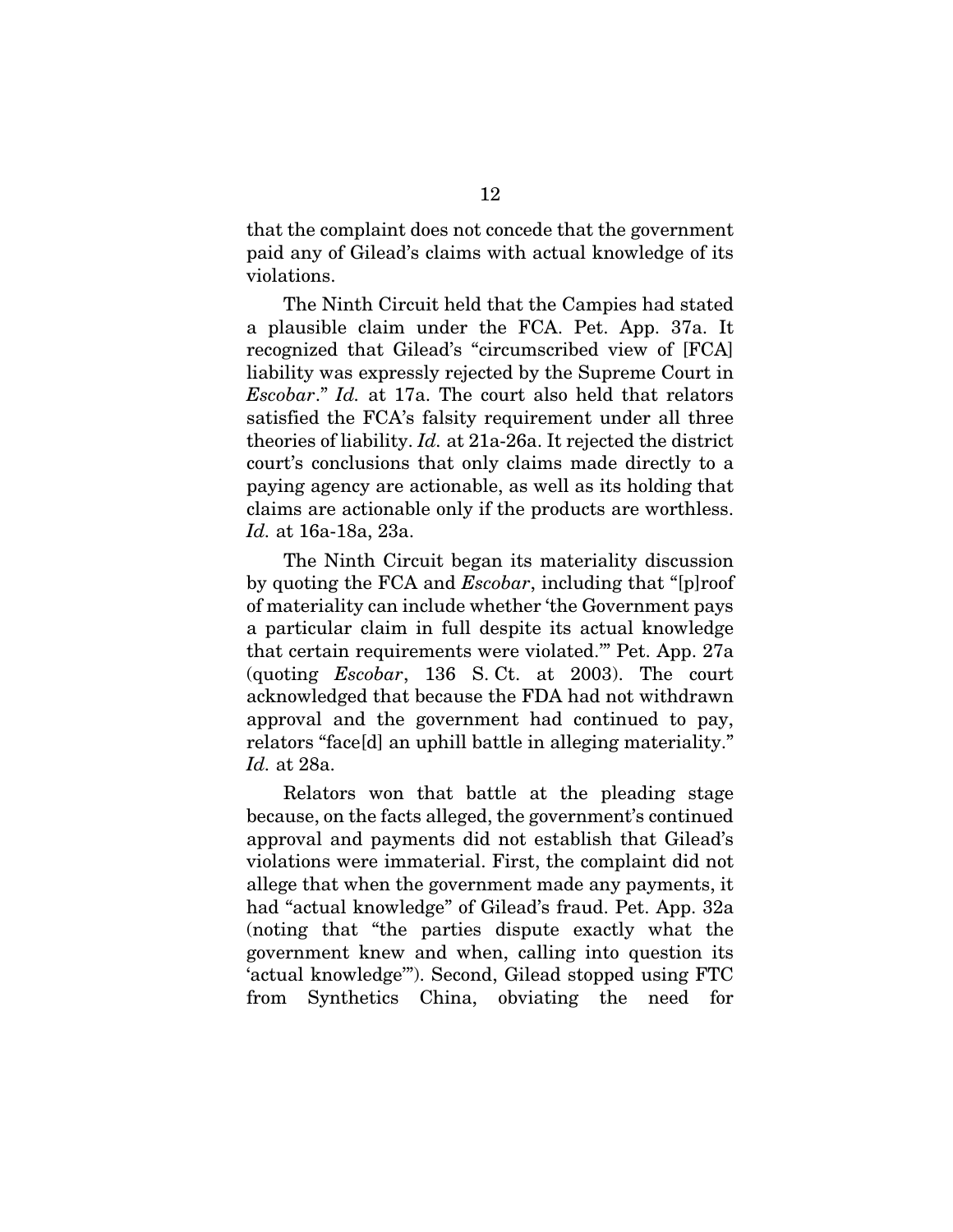prospective regulatory action or cessation of payments. Id. at 31a. Third, "it is not the FDA's purpose to prevent fraud on the government's fisc," and so "[m]ere FDA approval cannot preclude [FCA] liability, especially where, as here, the alleged false claims procured certain approvals." Id. at 29a.

The Ninth Circuit thus found that Gilead's materiality arguments raised "matters of proof, not legal grounds to dismiss relators' complaint." Pet. App. 32a. The court expressly distinguished Third Circuit precedent, noting that relators there inadequately pleaded materiality. Id. at 31a-32a. It also distinguished United States ex rel. Kelly v. Serco, Inc., 846 F.3d 325 (9th Cir. 2017), a prior Ninth Circuit decision applying Escobar to affirm dismissal of a complaint that failed to plead materiality. Pet. App. 32a.

Finally, the court held that the retaliation claim survived dismissal. Pet. App. 37a.

Gilead petitioned for rehearing, raising the same arguments about a circuit split and practical consequences as it raises here. See C.A. Doc. 81. The Ninth Circuit denied rehearing without calling for a response. Pet. App. 73a. Gilead also moved to stay the mandate, but conceded that it did "not plan to challenge [the Ninth Circuit's] holding with respect to Mr. Campie's retaliation claim in its petition for certiorari." C.A. Doc. 99, at 3 n.1.

3. Gilead sought certiorari.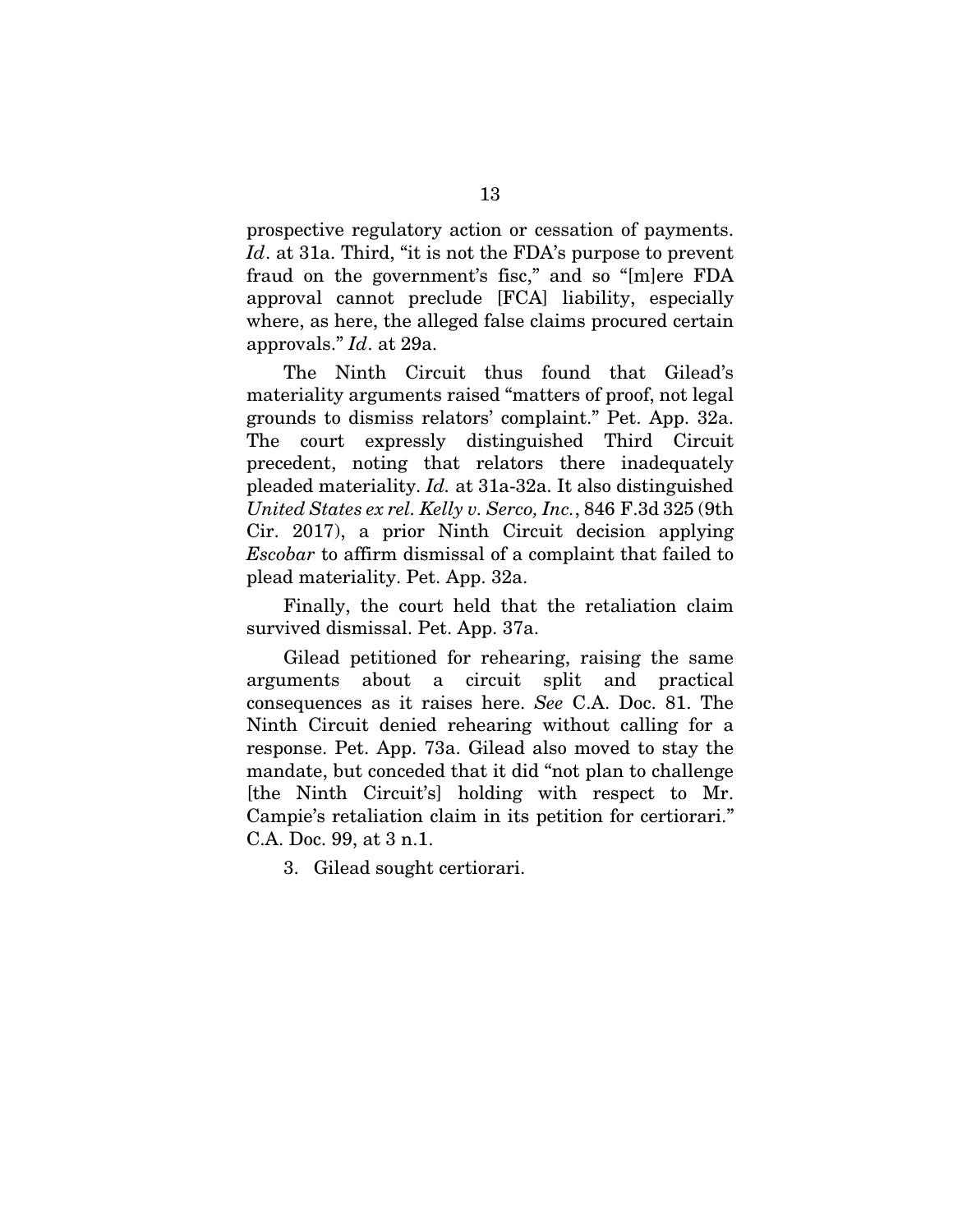#### **REASONS TO DENY THE WRIT**

#### **I. The decision below is correct.**

At best, Gilead's petition asks this Court for error correction—but there is no error. Relators pleaded sufficient facts to state plausible FCA claims. See Ashcroft v. Iqbal, 556 U.S. 662, 678 (2009).

1. Our first theory of liability is factual falsity that Gilead sold knockoffs of its own drugs, substituting contaminated, unapproved drugs for FDA-approved antiretroviral medications. This intentional departure from the NDAs is plainly material to whether Gilead's drugs were reimbursable because—as the Ninth Circuit explained and Gilead does not dispute—"FDA approval is the sine qua non of federal funding." Pet. App. 27a (quotation marks omitted). By using inferior unapproved ingredients, Gilead misrepresented its products and fraudulently obtained government payment.

At the outset, it is unclear that *Escobar*'s materiality standard, which serves the particular function of limiting implied certification claims, applies to claims of factual falsity at all. The statutory text creates liability for a "false or fraudulent" claim. 31 U.S.C. § 3729(a)(1)(A). While the word "fraudulent" implies materiality, the word "false" may not.

Assuming Escobar's materiality standard does apply (as the lower court did), relators' allegations meet the test because they mirror those in Escobar itself. Although this Court left materiality to the lower courts, it did note that the requirements the defendant violated were "so central to the provision of mental health counseling that the Medicaid program would not have paid these claims had it known of these violations." 136 S. Ct. at 2004. The fraud was apparent: "by submitting claims for payment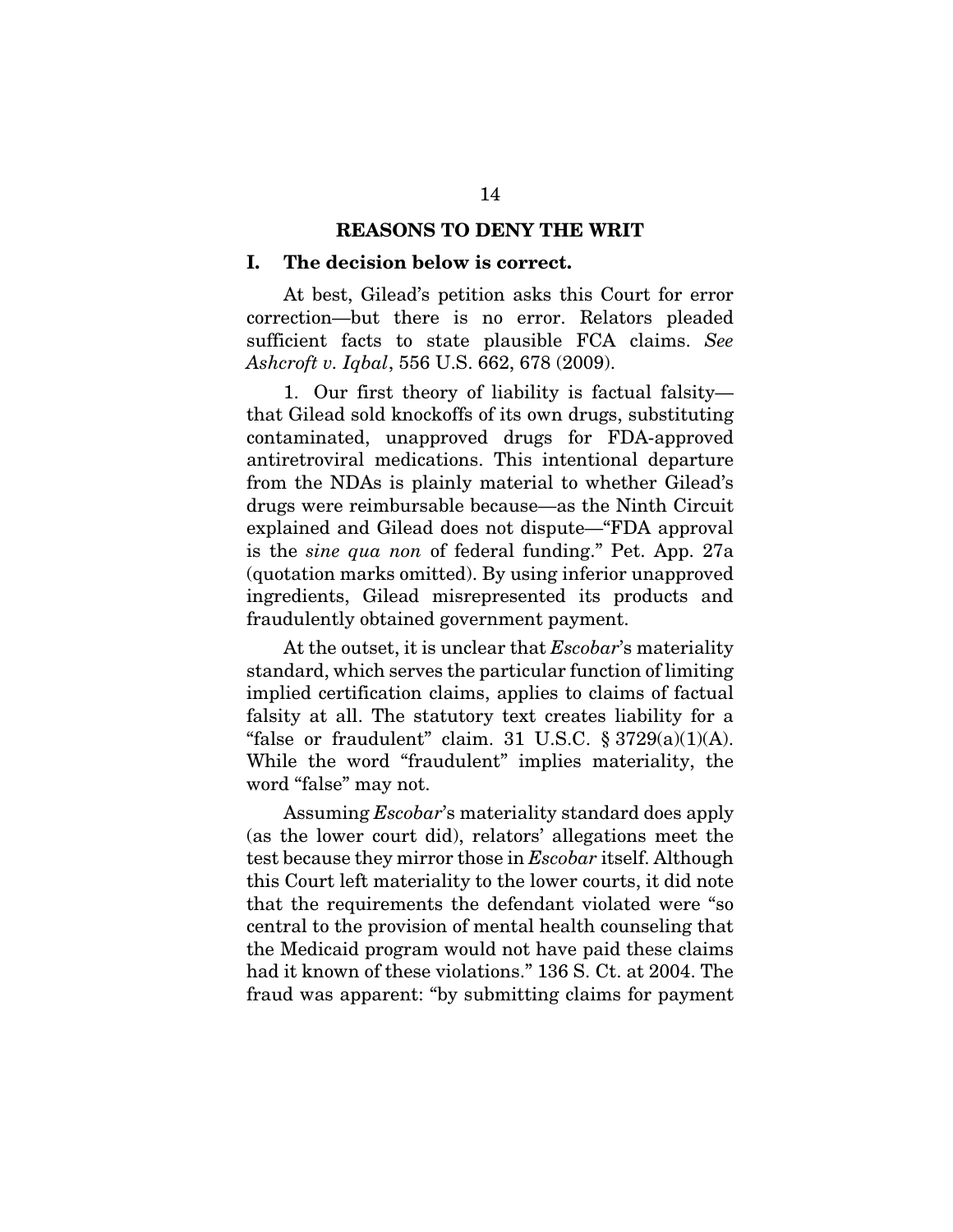using payment codes that corresponded to specific counseling services, Universal Health represented that it had provided [those services]." Id. at 2000. Universal Health further implicitly represented that the services were of approved quality and performed by licensed staff. Id. The services delivered, however, were substandard and unapproved. On remand, the First Circuit concluded that the complaint adequately pleaded materiality even though Universal Health argued that the government knew about the alleged fraud when it made the payments. United States ex rel. Escobar v. Universal Health Servs., Inc., 842 F.3d 103, 110 (1st Cir. 2016).

Gilead's conduct is fundamentally indistinguishable: it provided substandard, unapproved healthcare and charged the government full price. Like the misconduct in Escobar, noncompliance with an NDA—especially affecting the composition of an active ingredient—is "so central" to the provision of pharmaceuticals that the government plausibly would not pay if it knew that a manufacturer flouted those requirements. 136 S. Ct. at 2004.

2. Our second theory of liability is that Gilead defrauded the FDA into approving the use of Synthetics China. The complaint alleges that out of three validation lots, two were hopelessly contaminated. E.R.144-45. There is no reasonable prospect that, had Gilead disclosed the actual test results, the FDA would have approved a facility so incapable of producing acceptable product. No allegation in the complaint suggests otherwise. Without this fraud, every pill containing FTC from Synthetics China would not have conformed to the NDA and thus would have been ineligible for reimbursement.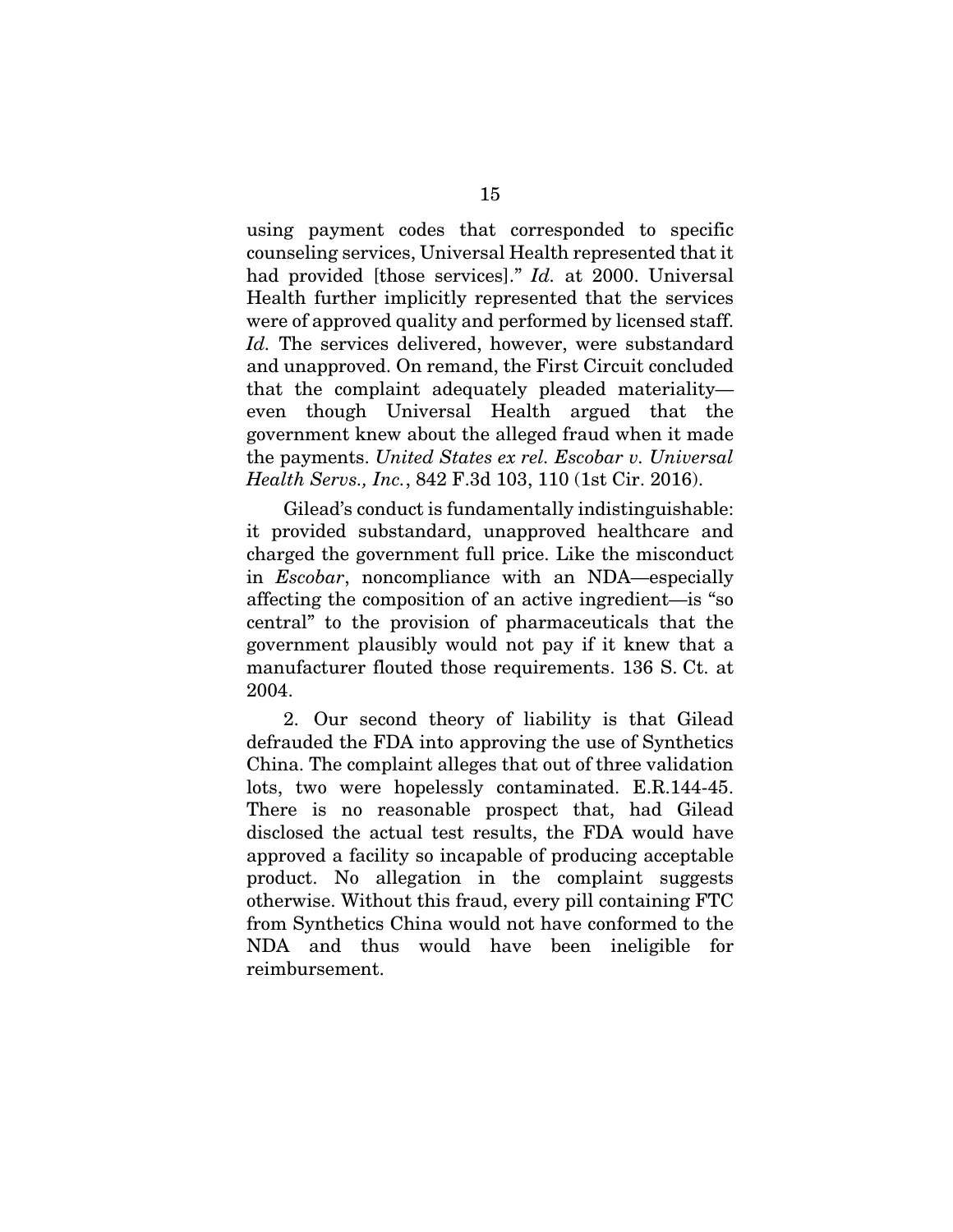Gilead's own actions highlight the materiality of its fraud. By going to such great lengths to conceal its violations, Gilead showed its belief that those violations were material to the government's payment decisions. See United States v. Triple Canopy, Inc., 857 F.3d 174, 178 (4th Cir.), cert. dismissed, 138 S. Ct. 370 (2017) (finding materiality based in part on "[defendant's] own actions in covering up the noncompliance"). Moreover, Gilead stopped using FTC from Synthetics China in 2011—obviating the need for regulatory action and explaining why the lack of FDA action does not imply immateriality.

3. Our third theory of liability is that it violates the FCA to knowingly claim government payment for drugs that are adulterated or misbranded in a way that fundamentally affects their quality. Gilead implies that allowing this claim would subject manufacturers to FCA liability "whenever a manufacturer departs, however trivially, from FDA regulations." Pet. 6. But unlike the "minor violations" Gilead alludes to, *id.*, the violations here—like the knowing distribution of drugs with contaminated active ingredients—lie at the heart of the FCA. See, e.g., United States ex rel. Hopper v. Anton, 91 F.3d 1261, 1265-66 (9th Cir. 1996) ("The FCA was enacted . . . with the purpose of forfending widespread fraud by government contractors who ... shipp[ed] faulty goods to the government."). While we acknowledge that adulteration and misbranding will not always be material, neither *Escobar* nor any other case suggests that they can never be. Here the complaint alleges that they were.

4. As Gilead conceded, its petition does not directly challenge the Ninth Circuit's retaliation decision. C.A. Doc. 99, at 3 n.1. Despite this concession, Gilead suggests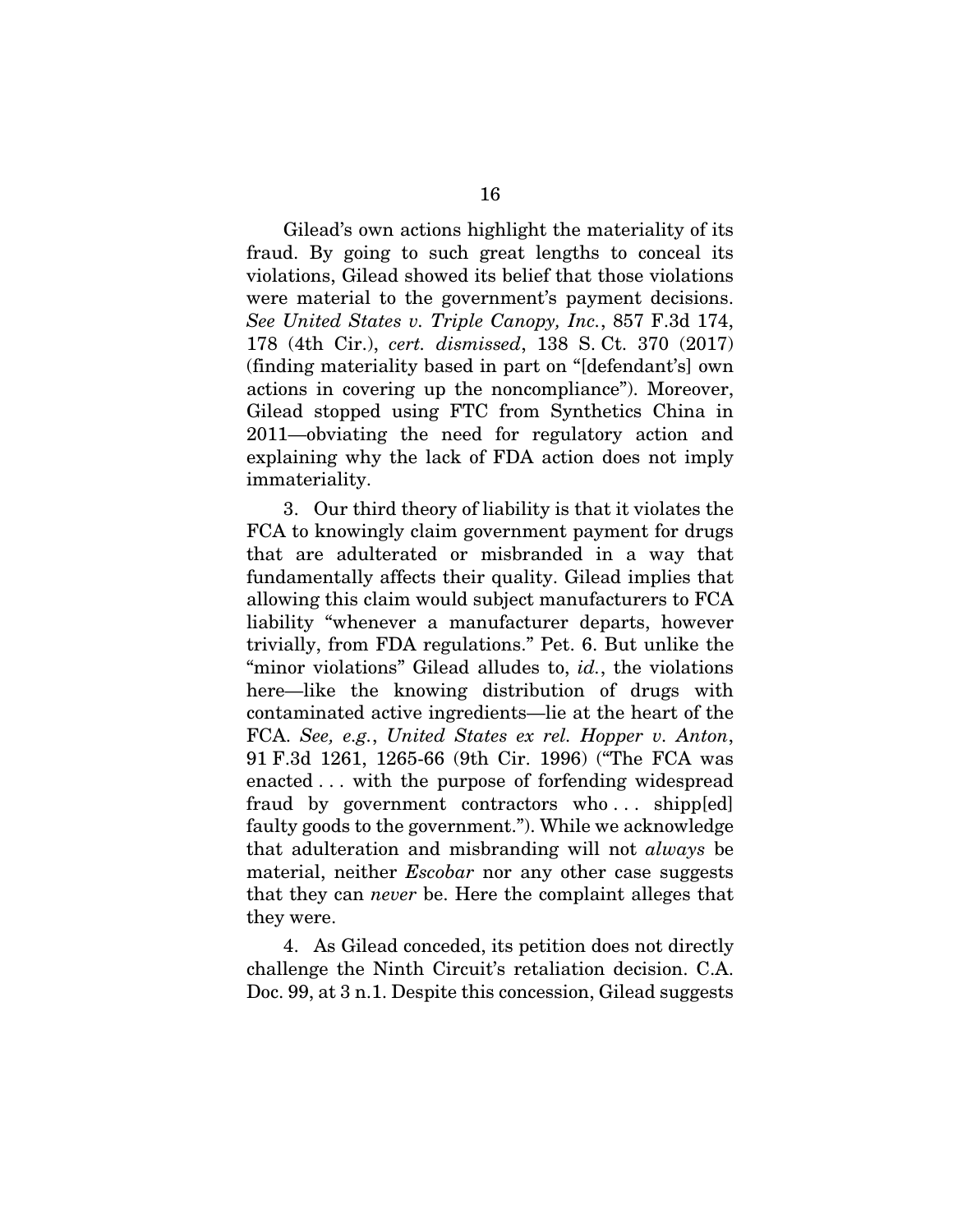in a footnote that "[r]uling for Gilead on materiality would require reconsideration of that retaliation claim." Pet. 10 n.4. That makes no sense. A retaliation claim turns on whether the relator's investigation might reasonably lead to a viable FCA claim. See, e.g., Anton, 91 F.3d at 1269. There is no way for a relator in Mr. Campie's situation to anticipate what the government may or may not do when it learns of facts he may or may not discover. Thus, the Question Presented does not affect the reasonableness of Mr. Campie's investigation, and his retaliation claim will move forward no matter the result here.

5. Gilead also overreads Escobar's discussion of government knowledge. This Court referred to actual knowledge of violations as an example of evidence that could be relevant to materiality. See 136 S. Ct. at 2003. Gilead conflates this example of actual knowledge of violations with a dispositive rule that includes constructive knowledge of allegations. That is not what this Court said, and for good reason. To reject materiality whenever an allegation does not produce a draconian government response would be to ignore both that (1) the government does not have the ability or resources to investigate every alleged fraud, and (2) the government might pay under duress, relying on the FCA for a recovery. Healthcare cases vividly illustrate both phenomena. The government frequently reimburses for healthcare services, and then investigates frauds after the fact (or relies on FCA actions). That is because the government understands that to delay or deny reimbursement up front will harm patients. But the government's pro-reimbursement policy does not mean that pharmaceutical manufacturers have the right to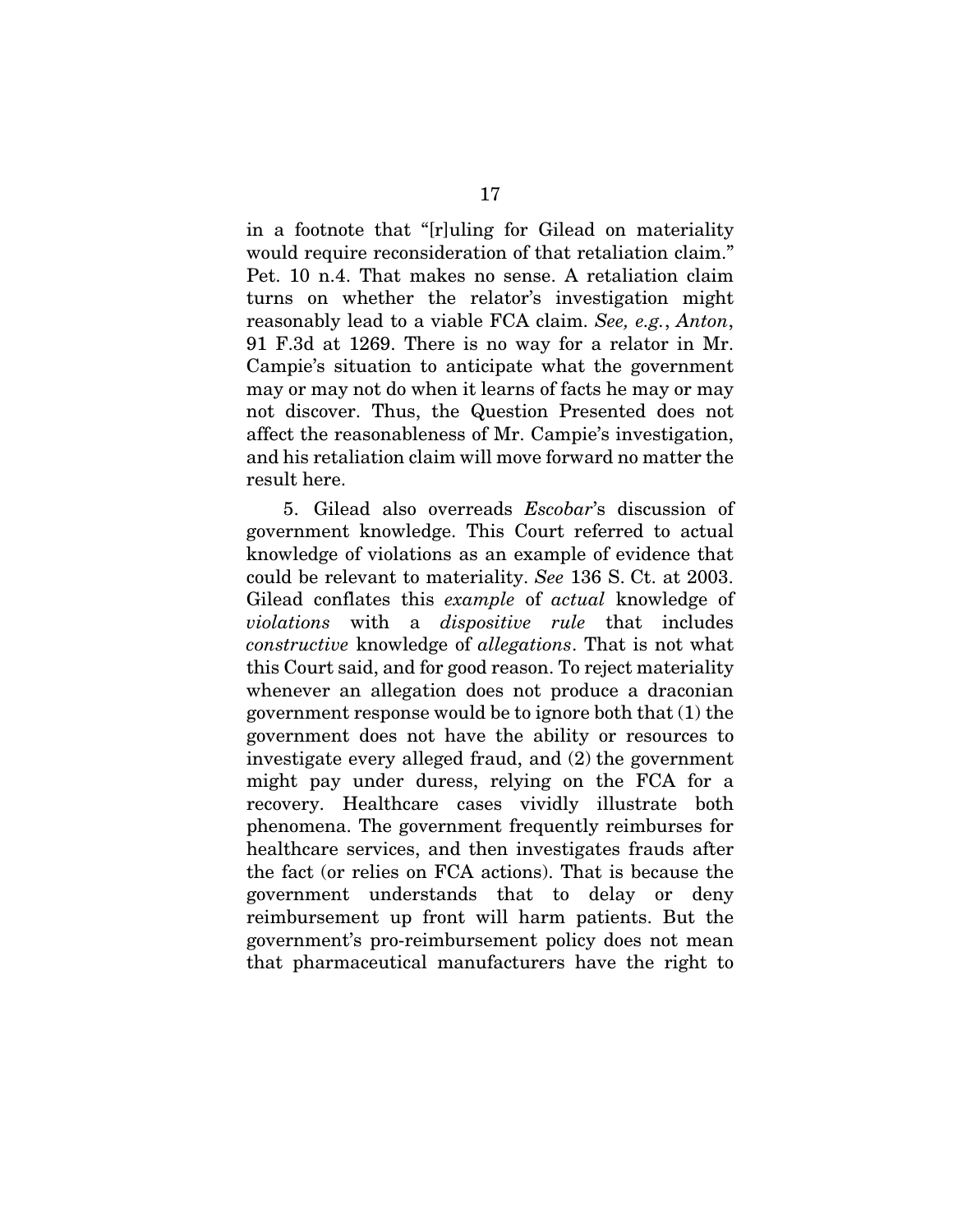defraud the government, or that the government is content paying full price for substandard goods.

For similar reasons, the fact that the FDA does not withdraw approval for medications altogether cannot categorically foreclose FCA liability. It would be irresponsible to ban all treatments just because a manufacturer flouts the rules for a subset of its drugs. But that does not excuse the violations, nor insulate them from liability. As the Ninth Circuit correctly recognized, "it is not the FDA's purpose to prevent fraud on the government's fisc," so "[m]ere FDA approval cannot preclude [FCA] liability, especially where, as here, the alleged false claims procured certain approvals." Pet. App. 29a. If it did, Gilead would be able "to use the allegedly fraudulently-obtained FDA approval as a shield against liability for fraud." *Id.* at 31a. That result would conflict with *Escobar*, which specifically endorsed the implied certification theory of liability.

Here especially, any inference of immateriality following from continued government payment does not exist. Although Gilead correctly asserts that the "Government never suspended or withdrew its approval of the medicines at issue," Pet. 21, it ignores the complaint's allegation that Gilead's wrongdoing stopped shortly after the complaint was filed (and likely before the conclusion of any government investigation). As the Ninth Circuit observed, "the government's decision to keep paying for compliant drugs does not have the same significance as if the government continued to pay despite continued noncompliance." Pet. App. 31a. And while the FDA has not suspended approval, two recalls were initiated because of contamination from what Gilead identified as a "third-party manufacturer in China." E.R.152.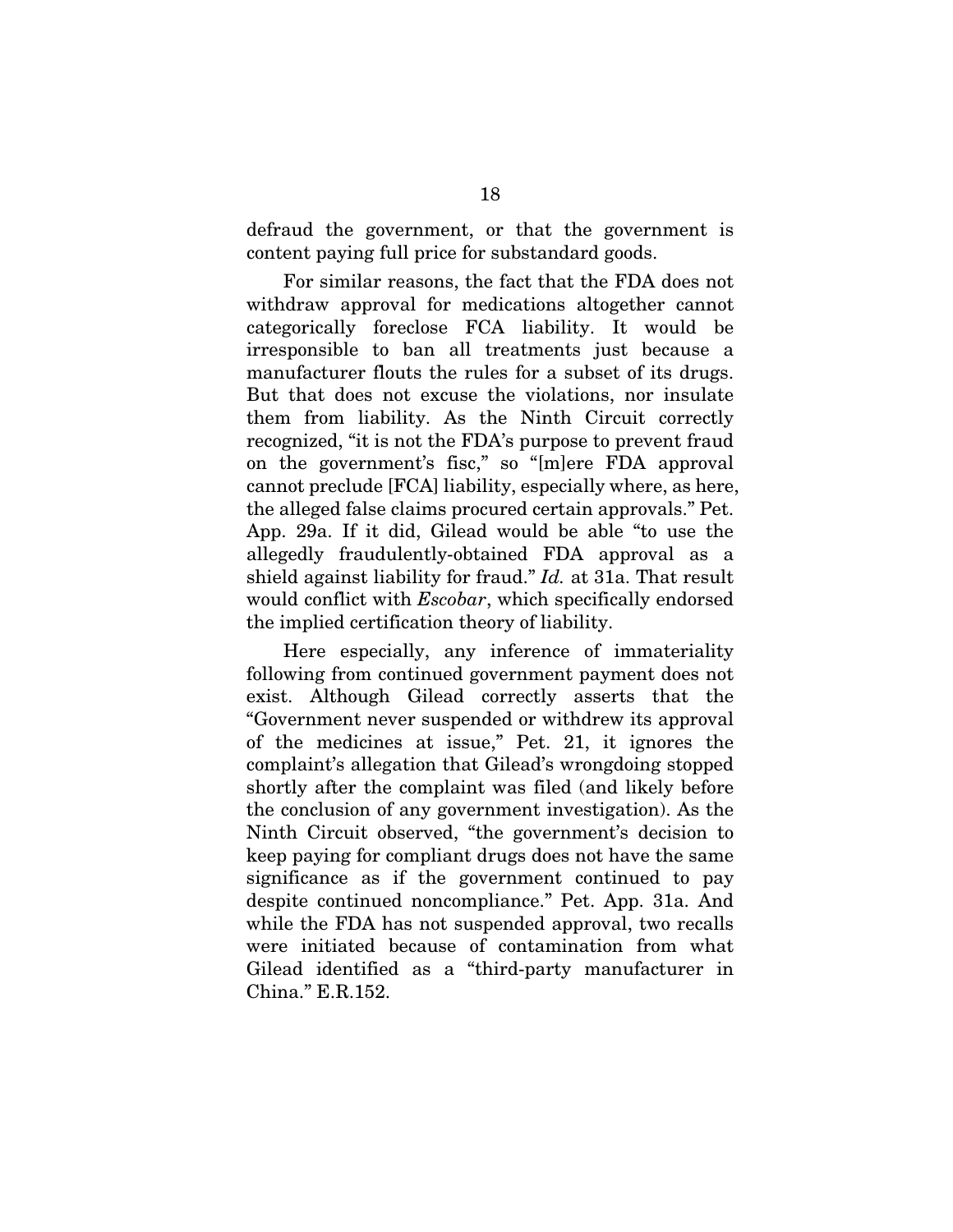Gilead similarly fails to contend with relators' allegation that it intentionally hid its noncompliance from the government. Gilead claims that the government "kn[ew] about the purported infractions for years," Pet. 21, because it knew about "Gilead's relationship with Synthetics China," id. at 9. However, this does not amount to "actual knowledge that certain requirements were violated," Escobar, 136 S. Ct. at 2003. Merely knowing that Gilead had some relationship with Synthetics China does not suggest that the government knew of Gilead's lies about ongoing contamination and prior use of Synthetics China.

In sum, the Ninth Circuit correctly concluded that the contested issues "are matters of proof, not legal grounds to dismiss relators' complaint." Pet. App. 32a. It would contravene the purposes of the FCA—which empowers private plaintiffs to investigate and prosecute fraud on the government—to require relators to prove materiality before being allowed discovery into the government's knowledge and payment decisions. Cf. Escobar, 842 F.3d at 112 (reversing dismissal on remand and questioning relators' ability to access key materiality evidence before discovery). Relators here adequately pleaded sufficient facts to state facially plausible FCA claims, including on materiality. Federal Rule of Civil Procedure 12(b)(6) requires nothing more.

6. Finally, contrary to the arguments made by Gilead and its amici, this suit does not undermine the FDA's regulatory authority. The FCA includes an important safety valve allowing the government to dismiss a qui tam suit even over a relator's objections. 31 U.S.C.  $\S 3730(c)(2)(A)$ . The government considers exercising this authority when a suit interferes with an agency's policies or the administration of its programs.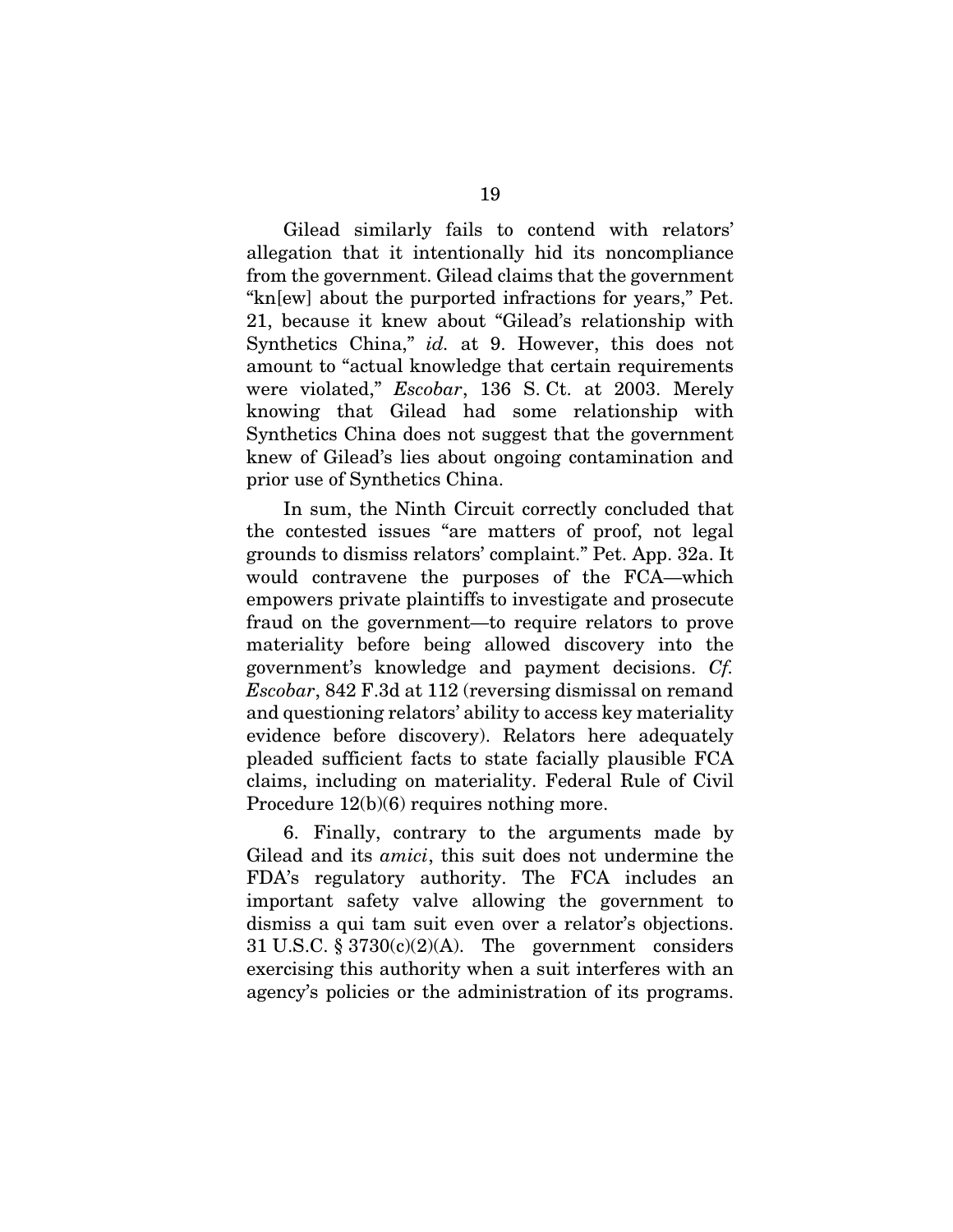See Memorandum from Michael Granston, Dir., Commercial Litig. Branch, Fraud Section, Dep't of Justice, to Section Attorneys & Assistant U.S. Attorneys Handling False Claims Act Cases 4-5 (Jan. 10, 2018), http://goo.gl/rjeGk7. Gilead is thus wrong to worry that the decision below moves regulatory authority from the federal government to private litigants. When that risk materializes, the government can end the lawsuit. But when, as here, a suit advances the government's interests, it can file a brief supporting the relators.

#### **II. There is no circuit split.**

Gilead seeks to manufacture a split where none exists. No court has formulated a legal rule resembling the Question Presented—Gilead cites no case holding that when the government continues to pay for a product despite knowledge of alleged infractions, that creates a strong inference of immateriality for the pleadings to somehow overcome. See Pet. i. Instead, every court of appeals to consider materiality has applied the same legal rule to different facts.

Escobar's rule is simple: materiality is a holistic inquiry that looks to the likely effect of defendants' misconduct on government payment decisions. This Court made clear that "materiality cannot rest on 'a single fact or occurrence as always determinative.'" Escobar, 136 S. Ct. at 2001 (quoting Matrixx Initiatives, Inc. v. Siracusano, 563 U.S. 27, 39 (2011)). Courts should consider whether:

• "the Government designates compliance with a particular statutory, regulatory or contractual requirement as a condition of payment," id. at 2003;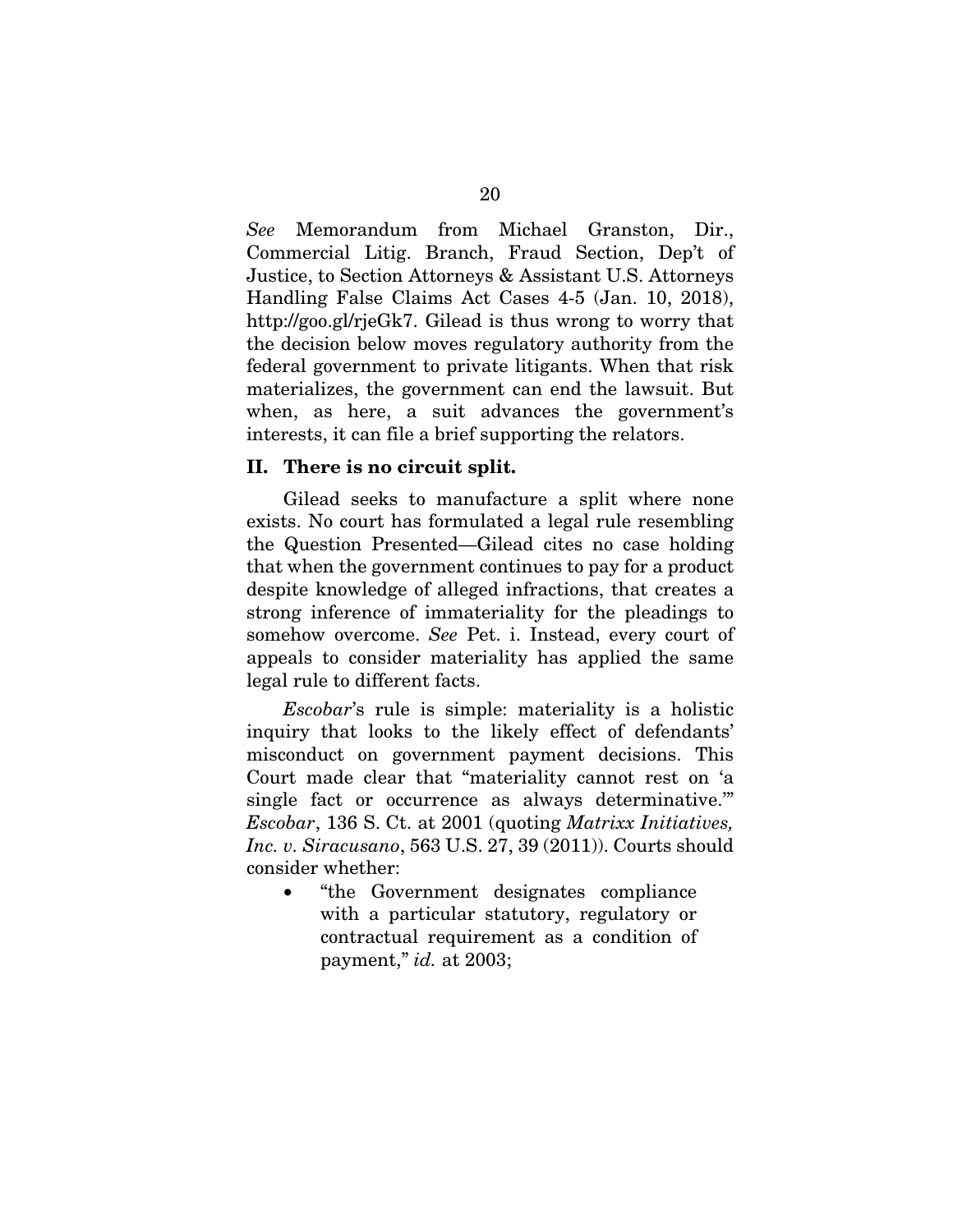- the government acts when it has actual knowledge of similar violations, id. at 2003-04;
- the violation goes to the "essence of the bargain," id. at 2003 n.5 (quotation marks omitted); and,
- the violation is significant or "minor or insubstantial," id. at 2003.

To aid in this analysis, the Court provided an example: "[P]roof of materiality can include . . . if the Government pays a particular claim in full despite its actual knowledge that certain requirements were violated" Escobar, 136 S. Ct. at 2003. That actual knowledge would be "very strong evidence" that particular requirements "are not material." Id. Put otherwise, government payment despite actual knowledge of fraud is strong, though not dispositive, evidence of immateriality.

Factbound application of this rule has not created a circuit split. The Ninth and First Circuits, each of which have applied *Escobar* multiple times, make this point particularly clear. Each of these circuits has decided materiality both in favor of and against FCA plaintiffs, depending on the facts. The remaining courts of appeals follow the same approach. The Second, Third, and Fourth Circuits have ruled on materiality at the motion-todismiss stage. And the Fifth, Seventh, Tenth, and D.C. Circuits have resolved materiality after discovery. In all these circuits, case-specific factors drive the analysis.

## **A. The Ninth and First Circuits undertake a holistic materiality review.**

The Ninth and First Circuits have each found that some frauds were material while others were not. This is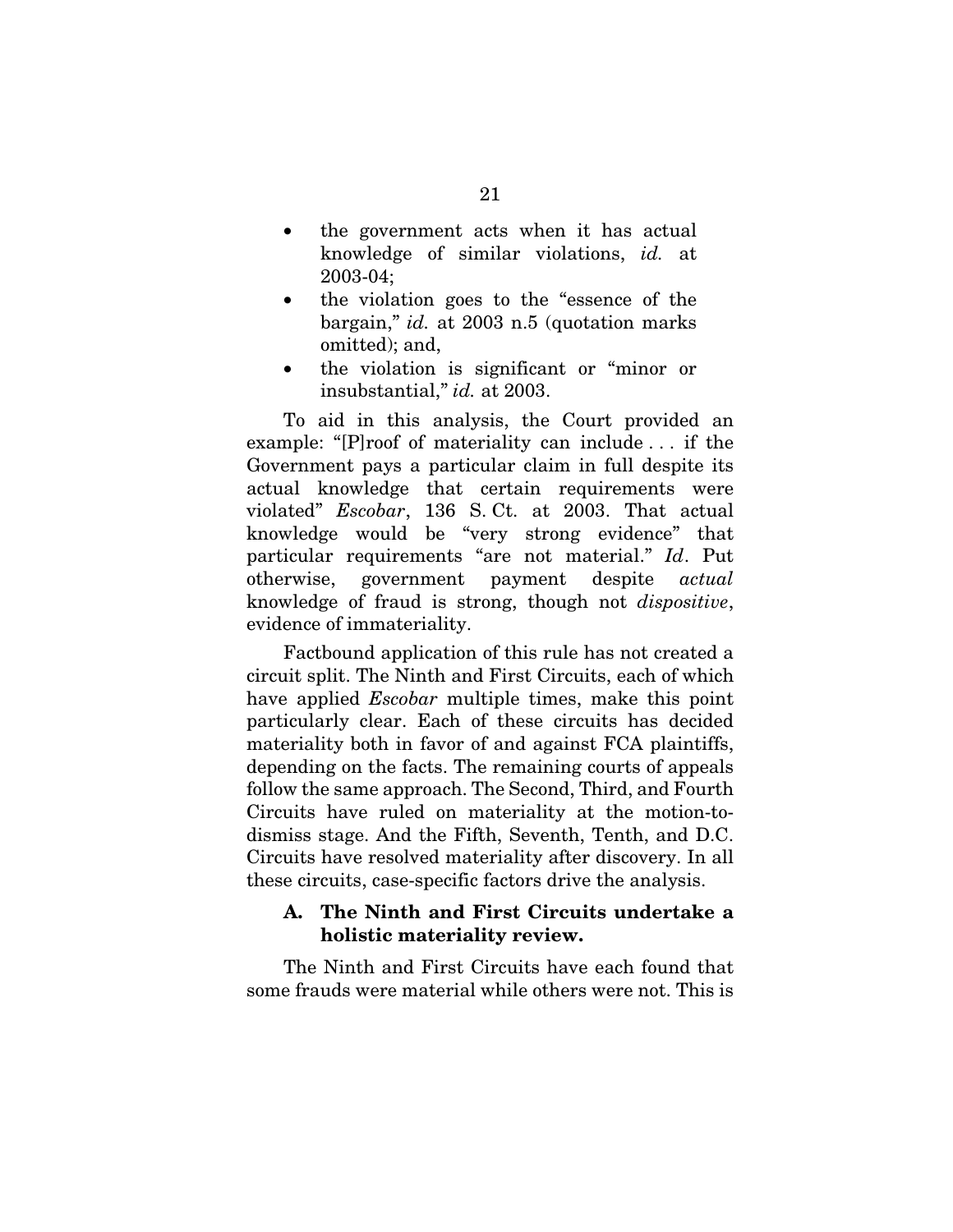no split in authority; actually, it shows that these courts both apply Escobar's fact-intensive rule.

*Ninth Circuit*. Consistent with this Court's guidance, courts within the Ninth Circuit have conducted an inclusive, contextual materiality analysis.

1. This case is a prime example. The Ninth Circuit quoted Escobar at length and applied its rule to this case's facts. The court noted that the "standard is demanding," and stressed that materiality "cannot be found where noncompliance is minor or insubstantial." Pet. App. 27a (quoting Escobar, 136 S. Ct. at 2003). It considered Escobar's government knowledge example, cautioning that "Relators thus face an uphill battle in alleging materiality." Id. at 28a. Relators' complaint survived because of the strength of the facts alleged, not because the Ninth Circuit adopted an unduly lax legal rule.

Other post-Escobar decisions in the Ninth Circuit also belie Gilead's characterization. In Kelly, the court found that the relator inadequately pleaded materiality. 846 F.3d at 334. There, the relator alleged that a defense contractor had failed to record its costs as required by Department of Defense guidelines. Id. at 332. But the court found no evidence that the defendant had to comply with those guidelines at all, much less that compliance was material to the government's payment decision. Id. at 334. The court rejected the relator's argument that the government could have refused payment if the defendant had disclosed its substandard procedures, noting that, after Escobar, evidence that the government could refuse payment does not by itself establish materiality. Id. at 333-34. The government had also accepted the disputed reports despite knowledge of non-compliance. Id. at 334.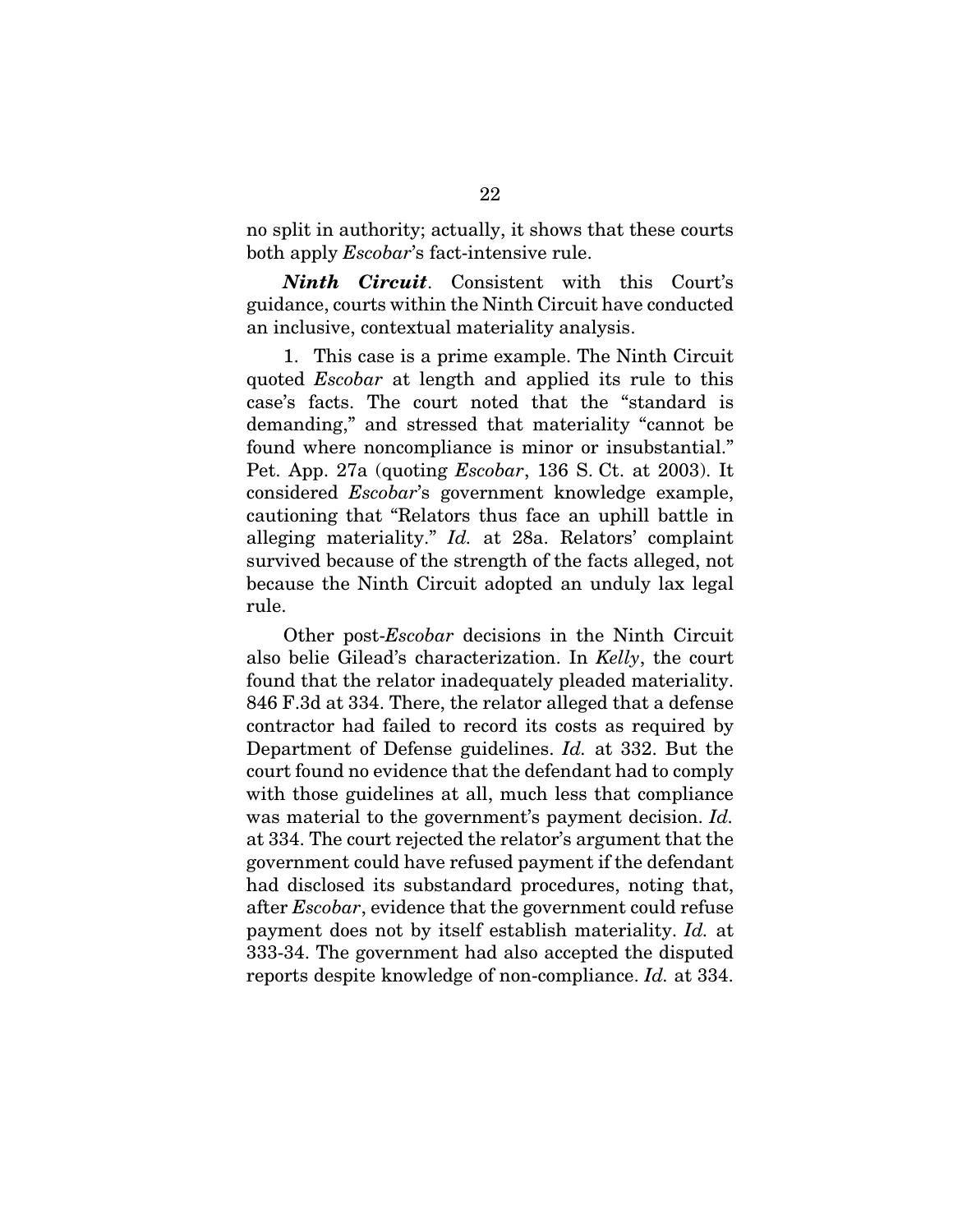Thus, the court held that no reasonable jury could find for the relator on his implied false certification claim. Id.

In United States ex rel. McGrath v. Microsemi Corp., 690 F. App'x 551, 552 (9th Cir.), cert. denied, 138 S. Ct. 407 (2017), the Ninth Circuit cited Escobar's discussion of materiality in ruling against the relator. The relator sought certiorari, claiming that the court's harsh application of the materiality standard rendered the FCA "toothless." Petition for Writ of Certiorari, McGrath, 138 S. Ct. 407 (No. 17-412), 2017 WL 4162297, at \*26. That decision also demonstrates that the Ninth Circuit does not apply a pro-plaintiff rule in FCA cases.

2. District courts applying Ninth Circuit precedent have not hesitated to rule in defendants' favor on materiality. For example, in granting a motion to dismiss, one court observed that the case before it was "a far cry from Campie" because its relator's "allegations d[id] not come close to [the Campies'] level of specificity." United States ex rel. Mateski v. Raytheon Co., 2017 WL 3326452, at \*6-7 (C.D. Cal. Aug. 3, 2017), appeal pending, No. 17- 56320 (docketed 9th Cir. Aug. 31, 2017); see also United States ex rel. Durkin v. County of San Diego, 2017 WL 3315784, at \*12-14 (S.D. Cal. Aug. 3, 2017). These opinions disprove Gilead's claim that district courts in the Ninth Circuit have turned the FCA into an "allpurpose antifraud statute." Pet. 26 (quotation marks omitted).

In support of its alarmism about rogue district courts, Gilead musters only a single, misleading citation— United States ex rel. Ferris v. Afognak Native Corp., No. 3:15-cv-150, Doc. 295 (D. Alaska Aug. 11, 2017). In Ferris, the district court denied a motion to dismiss despite the defendants' protestation that the government knew of the allegations and took no action. But that court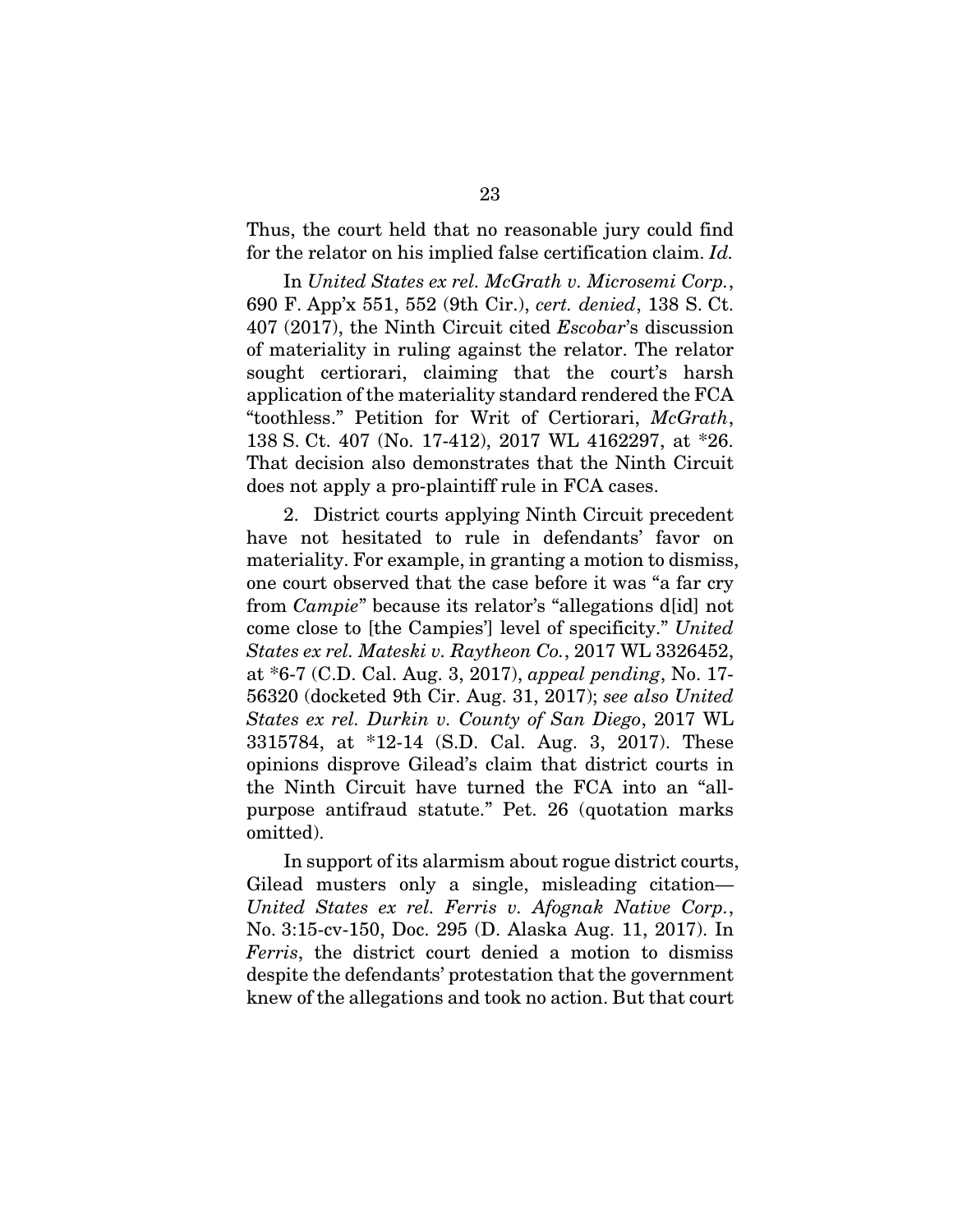specifically concluded that actual government knowledge had not been established: "there is nothing in what is currently before the court that shows that the Department of Justice shared the information in relator's complaint with the [payor agency]." Id. at 15. Instead of acknowledging this narrow finding, Gilead merely parroted the Ferris defendants' conclusory assertion that "the government has been aware of relator's allegations for almost four years." Id. at 14.

3. Gilead seizes upon a sentence fragment from the decision below to suggest that a complaint would survive in the Ninth Circuit whenever a relator pleads "more than the mere possibility" of materiality. Pet. 19 (emphasis omitted). But the "mere possibility" language was not an articulation of the Ninth Circuit's rule; it merely distinguished this case from *Kelly*. See Pet. App. 32a (citing Kelly, 846 F.3d at 334). In Kelly, the complaint alleged only that "the government would be entitled to refuse payment if it were aware of [defendant's] alleged violations," which the court held was "insufficient by itself to support a finding of materiality." 846 F.3d at 334. Gilead's suggestion that the Ninth Circuit adopted a "more than a mere possibility" rule is further refuted by the district court cases discussed above (none of which relied on this language) and by the Ninth Circuit's actual articulation of the rule, which quoted, at length, the materiality discussion from Escobar, Pet. App. 27a, 30a.

*First Circuit*. The First Circuit joins the Ninth in applying an all-inclusive materiality standard.

1. On remand in Escobar, the First Circuit applied "the holistic approach to determining materiality laid out by the Supreme Court," finding the complaint sufficient. 842 F.3d at 110. First, the alleged misrepresentation violated a condition of payment. Id. Second, the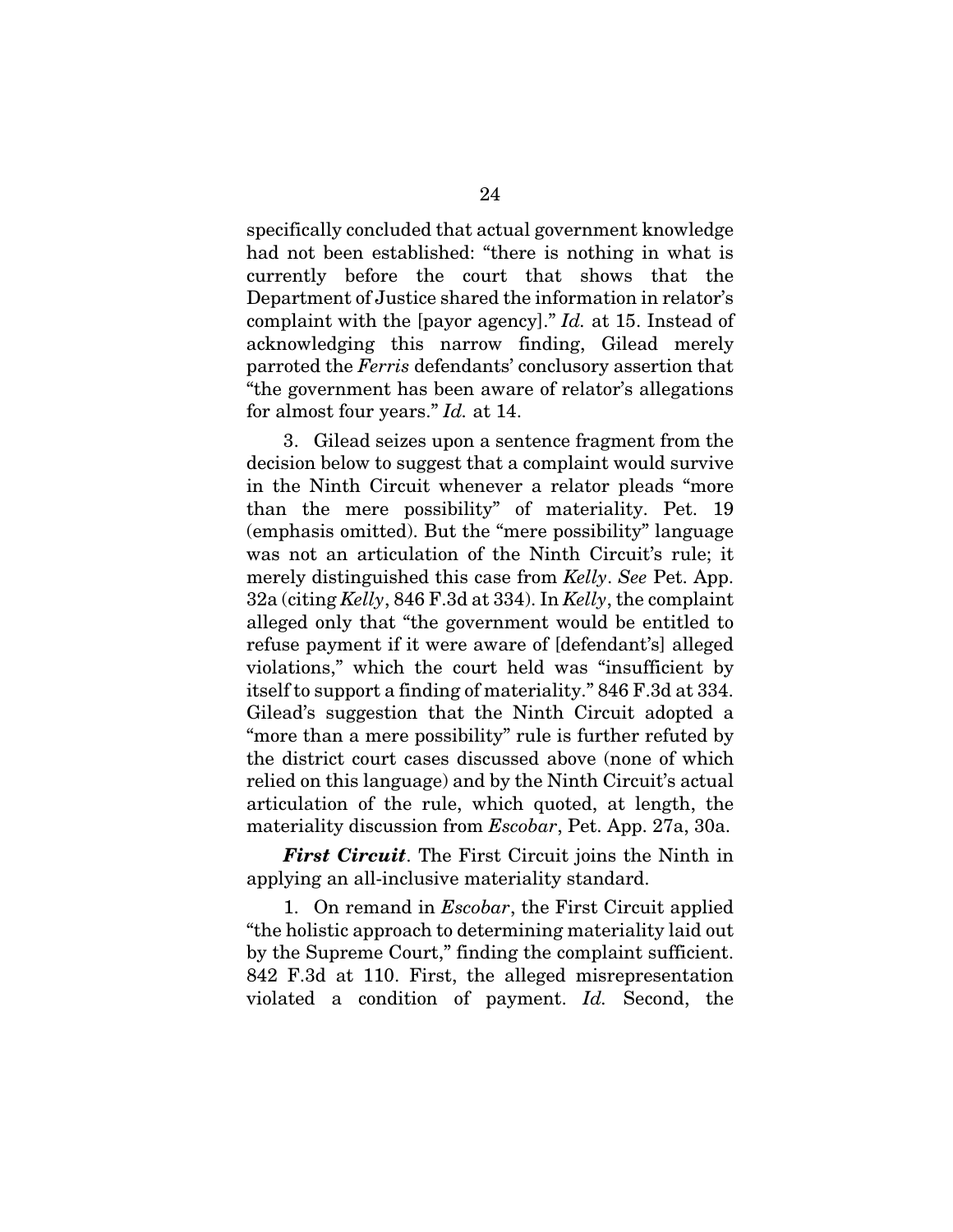misrepresentations cut "to the 'very essence of the bargain'" with the relevant agency. Id. (citation omitted). And third, there was "no evidence in the record that [the agency] paid [the fraudulent] claims" with actual knowledge of violations. Id. at 111. The court held that "mere awareness of allegations concerning noncompliance with regulations is different from knowledge of actual noncompliance," and found that there was "no evidence in the complaint" that the paying agency "had actual knowledge of any of these allegations (much less their veracity) as it paid [the] claims." Id. at 112. The court thus had "little difficulty in concluding" that the relators had sufficiently alleged materiality. Id. at 110.

2. Other First Circuit cases demonstrate the same, searching approach. In United States ex rel. Nargol v. DePuy Orthopaedics, Inc., the First Circuit upheld dismissal of the relators' claims that the defendant made false statements to secure FDA approval for a hip replacement device. 865 F.3d 29, 31 (1st Cir. 2017), petition for cert. pending, No. 17-1108 (filed Feb. 5, 2018). There, the complaint admitted that the government had taken no action despite having actual knowledge of the alleged noncompliance. Id. at 35. But the court did allow the relators to pursue their claim that the defendants sold a device that deviated materially from its approved specifications (a claim fundamentally similar to respondents' first and third theories of liability). See id. at 41. Nargol distinguished this case: "the record in Campie lacked what we have here," meaning "a situation in which the FDA . . . acquired full knowledge of Relators' claims." Id. at 36 (emphasis added).

Gilead (at  $14, 24$ ) also leans on D'Agostino v. ev3, Inc., 845 F.3d 1 (1st Cir. 2016). But the holding in D'Agostino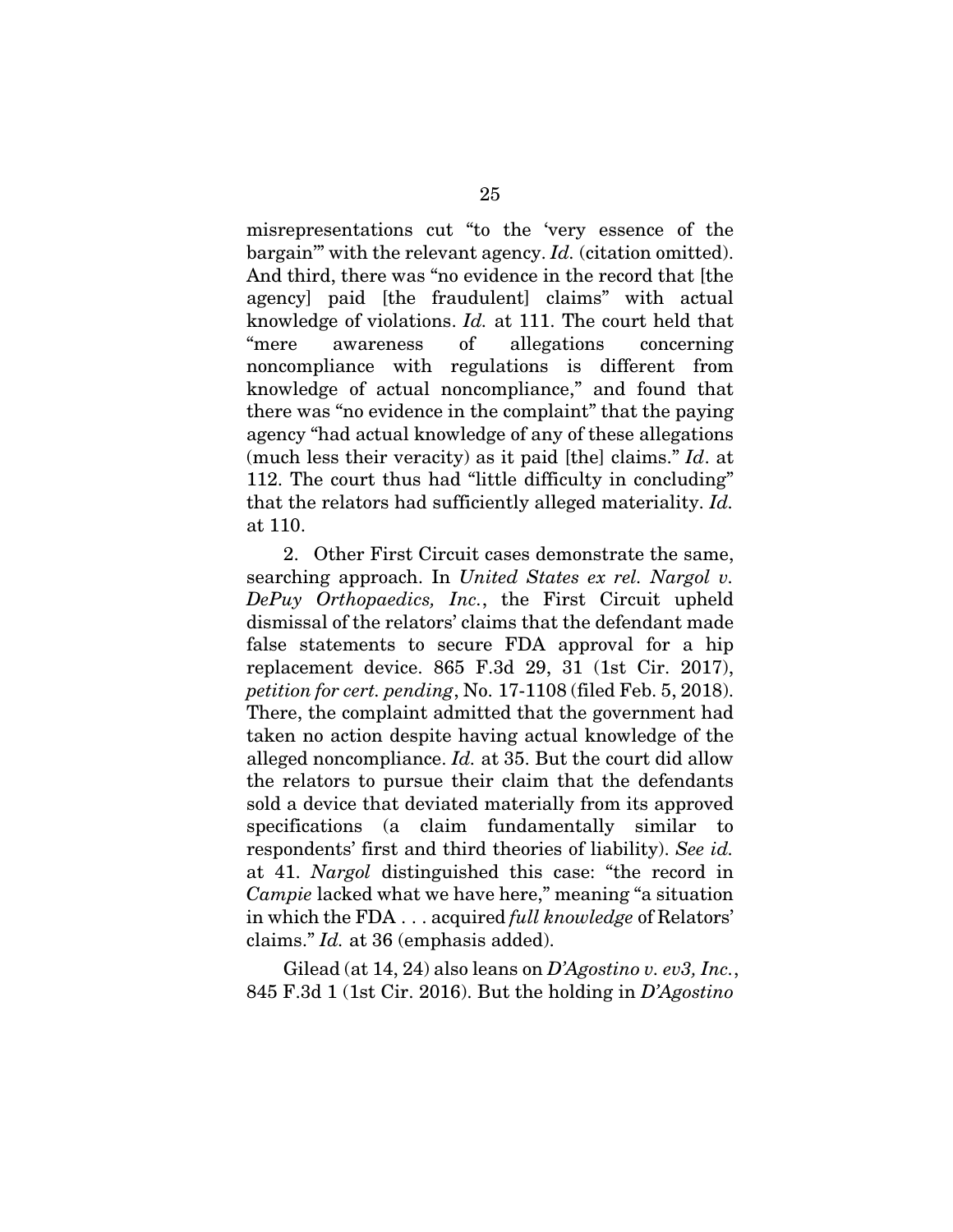was on causation, not materiality. The court discussed materiality only to reject the relator's argument that the alleged misrepresentations were actionable because they "could have' influenced the FDA to grant approval." Id. at 7. D'Agostino therefore does not conflict with this case. In fact, the First Circuit later noted that "[t]he example of a valid claim given in Campie would be a valid claim under D'Agostino too, since it rests not on lying to the FDA but rather on palming off one product as another," Nargol, 865 F.3d at 36 (footnote and internal citation omitted).1

# **B. All circuits to grant motions to dismiss have applied the same standard, and granted such motions only in particularly clear cases.**

Three other circuits have considered *Escobar's* materiality standard on motions to dismiss. In each case, the allegations were clear enough to warrant judgment without further factual development.

*Second Circuit*. In Coyne v. Amgen, Inc., 2017 WL 6459267 (2d Cir. Dec. 18, 2017), the relator alleged that the defendant omitted data from a drug label disclosing health risks and limitations of the drug. But the complaint included only a "conclusory assertion" of materiality, made implausible because the section of the

 $\overline{a}$ 

<sup>&</sup>lt;sup>1</sup> The First Circuit noted that "Campie offers no rebuttal at all to D'Agostino's observation that six jurors should not be able to overrule the FDA." Nargol, 865 F.3d at 36. But nobody suggests that a relator should prevail by arguing that the FDA would have withdrawn approval if the FDA states it would not have done so. Here, the complaint alleges that the FDA would not have approved Gilead's application to use FTC from Synthetics China had it known the truth about the quality of FTC from that facility. That allegation is plausible; the pleading stage requires nothing more.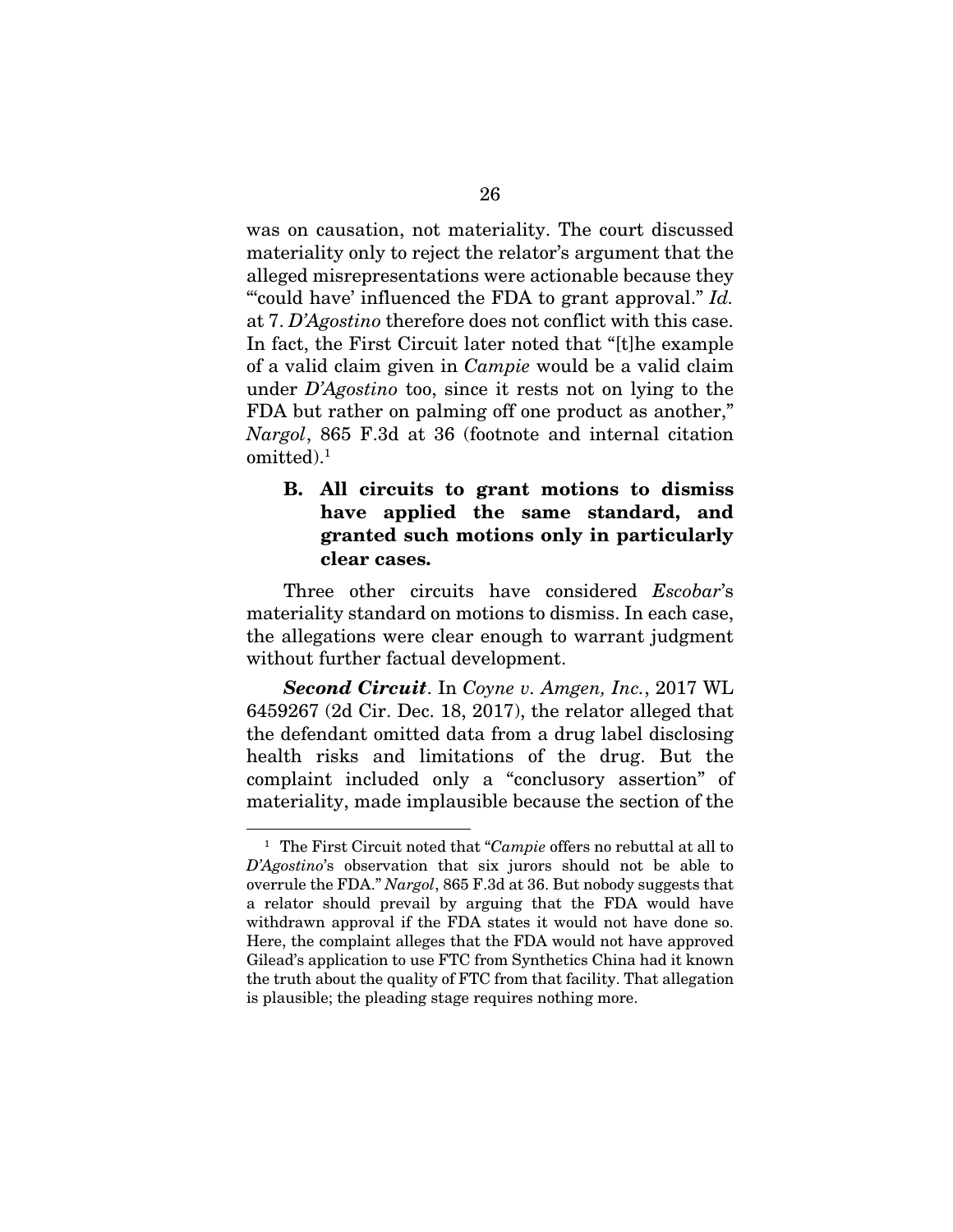label at issue was irrelevant to the FDA's approval decision. Id. at \*2. The manufacturer subsequently added the language the relator argued was required, and the government did not limit reimbursements for the drug despite knowing of the increased risks. Id. at \*3. This sequence of events also undermined the suggestion that the misrepresentation was material. Here, the complaint has the "concrete allegations" lacking in Coyne, id. at \*2—there is no conflict.

*Third Circuit*. The Third Circuit recently recognized that no single factor automatically disposes of materiality, even when the payor agency has actual knowledge that a defendant has violated express conditions of payment. United States ex rel. Petratos v. Genentech Inc., 855 F.3d 481, 490 (3d Cir. 2017). Even though the relator "essentially concede[d] that [the agency] would consistently reimburse [the challenged] claims with full knowledge of the purported noncompliance," the court conducted a rigorous analysis. Id. It discussed most of the materiality factors mentioned in Escobar, see id. at 489, concluding that "Petratos's allegations do not meet this high standard," id. at 490. This opinion is not the source of a circuit split. In fact, the Ninth Circuit explicitly distinguished Petratos in its materiality discussion. See Pet. App. 31a-32a.

*Fourth Circuit*. The Fourth Circuit applied both Escobar and "common sense" to find materiality in Triple Canopy. 857 F.3d at 178. There, a military base security contractor hired "guards that [could not] shoot straight." Id. at 179. The government "immediately intervened in the litigation" after hearing of this fraud. Id. But even with this clear government response, the court still considered all the allegations. For instance, it found compelling the defendant's "own actions in covering up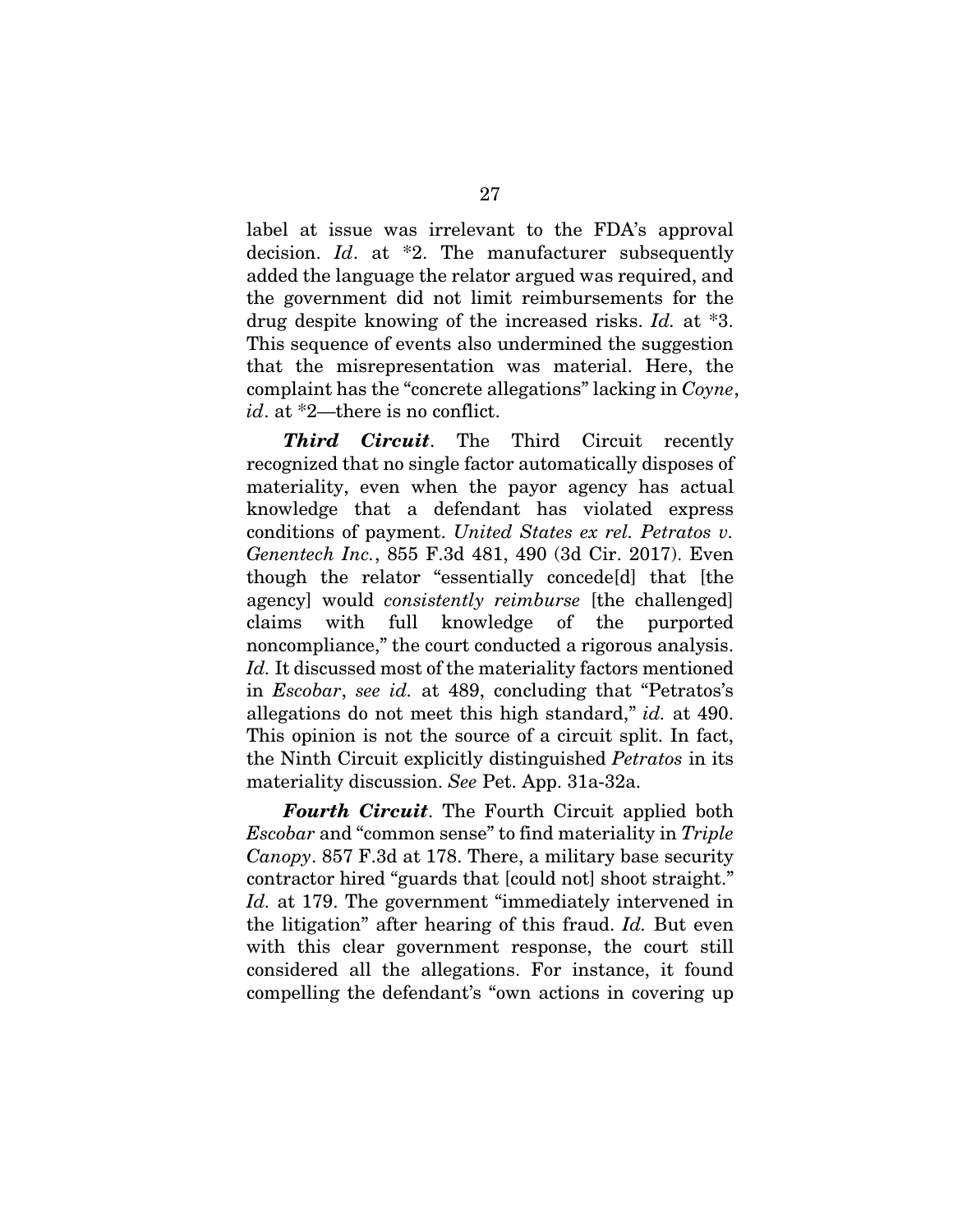the noncompliance." Id. at 178. Like a guard that cannot shoot straight, contaminated medicine is material to the government. The Fourth Circuit would not decide this case any differently.

# **C. All circuits that have determined materiality with the aid of a factual record have also engaged in a holistic analysis.**

At its core, materiality is a factual question, and development of the record will often give a clear picture of the materiality of an alleged fraud. Thus, several circuits have resolved materiality after discovery. The different procedural posture of these cases renders them less relevant here. But they still apply the same rule as the Ninth Circuit.

*Fifth Circuit*. In United States ex rel. Harman v. Trinity Industries Inc., the court found no materiality in reviewing the denial of a post-trial motion for judgment as a matter of law. 872 F.3d 645, 647 (5th Cir. 2017), petition for cert. pending, No. 17-1149 (filed Feb. 12, 2018). There, the relator made a full presentation to the government, alerting it to defects in highway guardrails. Id. at 649. But on the eve of trial, the government issued a memorandum explaining that despite the presentation, the guardrails remained eligible for reimbursement. Id. at 650. The Fifth Circuit surveyed precedents from the First, Third, Seventh, Ninth, and D.C. Circuits including this case. Describing the uniform rule from those cases, the court held that "continued payment by the federal government after it learns of the alleged fraud" is "not dispositive." Id. at 663. But the "gravity and clarity of the government's decision" settled the issue there. Id. Just as important, the Fifth Circuit distinguished *this case*, explaining that "there are and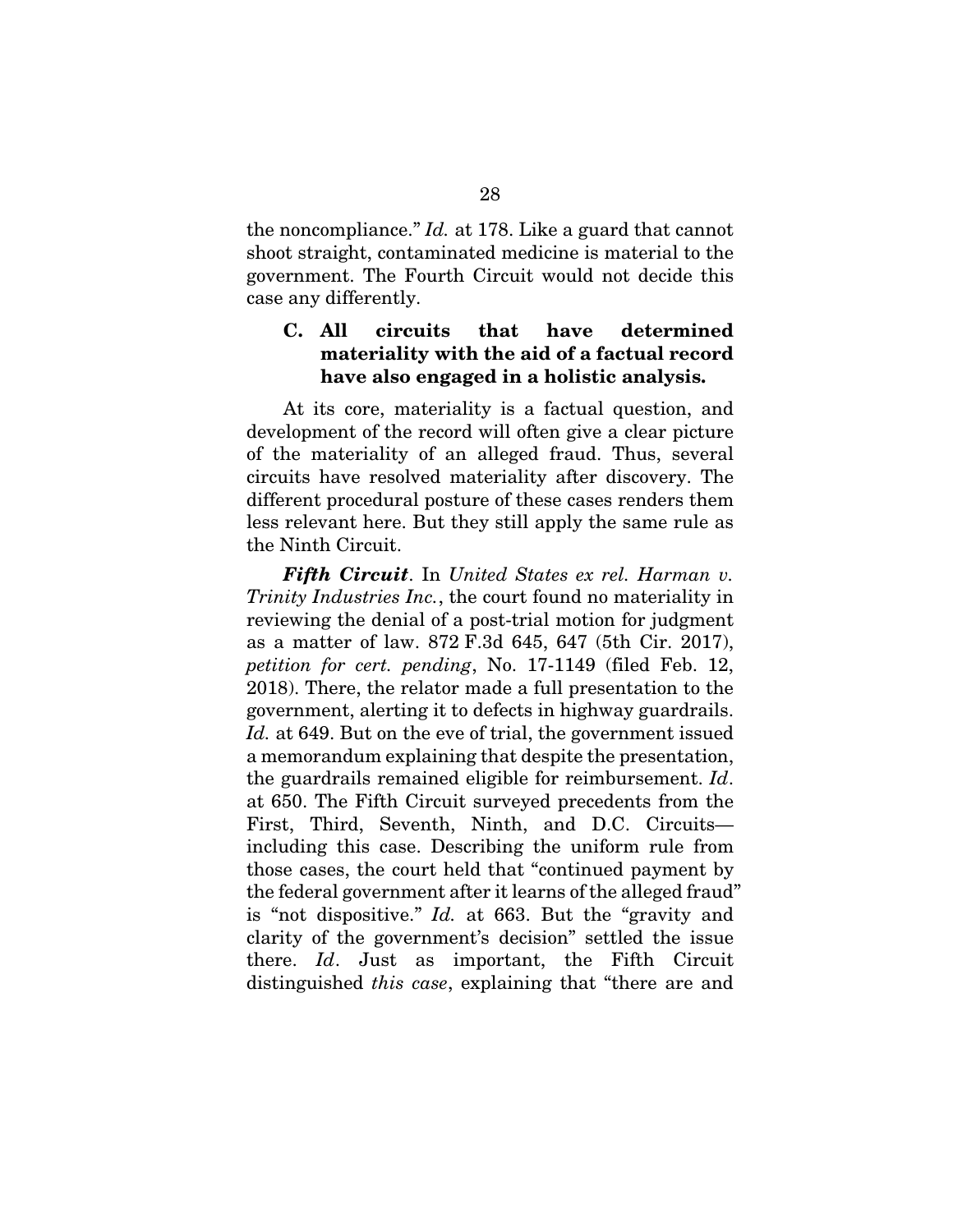must be boundaries to government tolerance of a supplier's failure to abide by its rules." Id. at 664.

Similarly, in Abbott v. BP Exploration & Production, Inc., the Fifth Circuit affirmed summary judgment against a relator. 851 F.3d 384, 389 (5th Cir. 2017). The relator alleged that engineers had not approved various stages of construction on the Atlantis, a floating oil production facility, in violation of applicable regulations. These allegations "led to Congressional hearings, an investigation by a federal agency, and [an agency report which] considered many of the same arguments advanced" by the plaintiffs. Id. at 388. After this investigation came up clean, the government agency "allow[ed] the Atlantis to continue drilling." Id.

*Seventh Circuit*. In United States v. Sanford-Brown, Ltd., the Seventh Circuit affirmed summary judgment against the relator where the payor agency had "already examined [the enterprise] multiple times over and concluded that neither administrative penalties nor termination was warranted." 840 F.3d 445, 447 (7th Cir. 2016) (quotation marks omitted).2

*D.C. Circuit*. The D.C. Circuit conducted a rigorous materiality analysis despite the government's apparent actual knowledge of fraud. See United States ex rel. McBride v. Halliburton Co., 848 F.3d 1027 (D.C. Cir. 2017). There, the relator accused the defendant of inflating data relevant to payment, but government witnesses testified that this data "had no bearing on costs billed to the Government, and that there was no

 $\overline{a}$ 

<sup>&</sup>lt;sup>2</sup> Gilead (at 17, 27) also cites United States ex rel. Marshall v. Woodward, Inc., a pre-Escobar decision with facts much like those in Sanford-Brown. 812 F.3d 556, 563 (7th Cir. 2015), cert. denied, 136 S. Ct. 2510 (2016).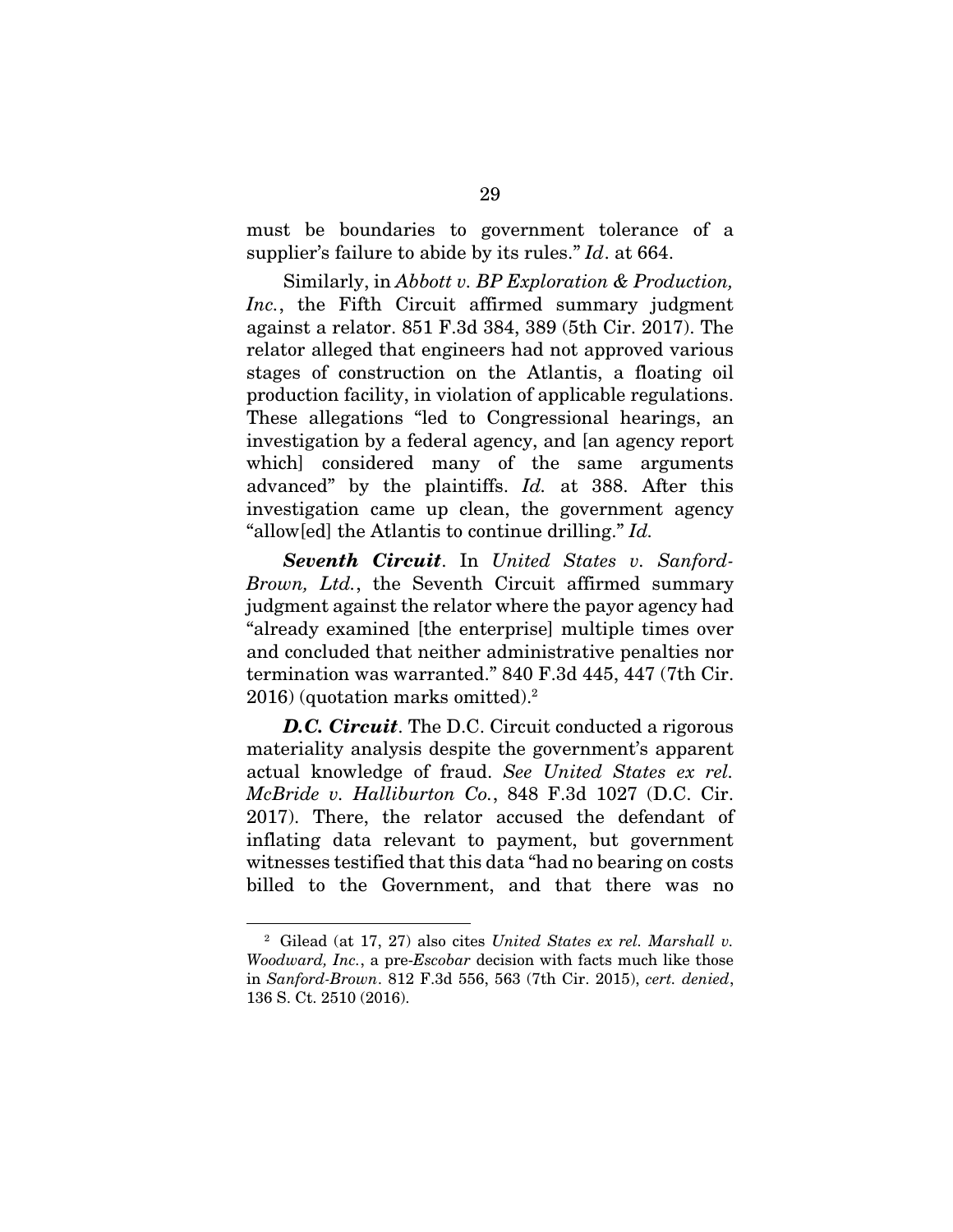indication the data affected award fee decisions." Id. at 1033. Only after an extended discussion of the other facts did the court turn to government knowledge, observing that the agency conducted an investigation after learning of the alleged misstatements and "did not disallow any charged costs." Id. at 1034. In fact, the summary judgment record showed that, despite the government's actual knowledge of violations, it awarded a "fee for exceptional performance." Id.

*Tenth Circuit*. Gilead cites United States ex rel. Thomas v. Black & Veatch Special Projects Corp., 820 F.3d 1162, 1164 (10th Cir. 2016), in which the Tenth Circuit affirmed summary judgment for the defendant because the alleged contractual violations were not material to USAID's payment decisions. Pet. 18. To begin, Thomas cannot be about the meaning of Escobar, because it is a pre-Escobar case. In any event, Thomas does not conflict with this case. The court there explained that "an FCA plaintiff may establish materiality by demonstrating that the defendant violated a contractual or regulatory provision that undercut the purpose of the contract." 820 F.3d at 1171 (quotation marks and alteration omitted). Even if a defendant violated "only a tangential or minor contractual provision, the plaintiff may establish materiality by coming forward with evidence indicating that, despite the tangential nature of the violation, it may have persuaded the government not to pay the defendant." Id. In Thomas, the alleged violations were immaterial because they were minor and unrelated to the core purpose of the contract. See id. Here, by contrast, the violations were anything but minor, and nothing in the complaint suggests otherwise.

\* \* \*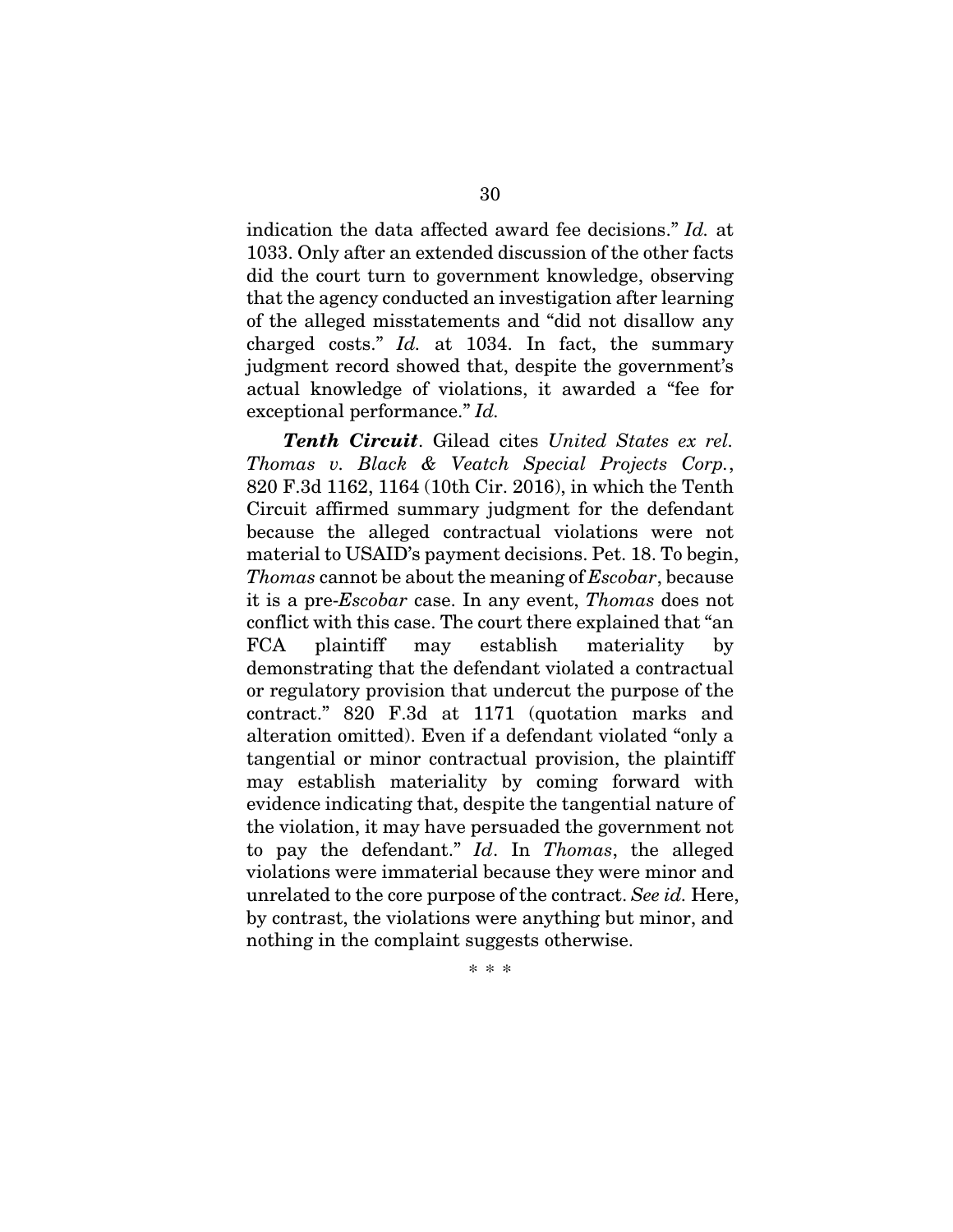In sum, Gilead has identified no outcomedeterminative difference in the circuits' legal rules. The courts of appeals have uniformly determined that continued government payment, while an important factor, forms only one part of the materiality analysis. Many courts have expressly considered this case, but none has disagreed with the Ninth Circuit's decision. Gilead does not like how that analysis turned out—but, at most, this amounts to a claim that the lower court misapplied a generally accepted, properly stated legal rule. Gilead's disagreement with that factbound conclusion does not warrant this Court's review.

## **III. This case is a poor vehicle to decide the Question Presented.**

Even if the decision below were wrong and the circuits were split, certiorari should be denied because this case is a poor vehicle. Materiality was not the focus of litigation below; the case could not be fully resolved by this Court; and the case's idiosyncratic facts do not directly raise the Question Presented. If Gilead is correct that "these cases will continue to come in droves," Pet. 27, there will be many better opportunities to take up the question. At minimum, this Court should not grant this case before the facts have been developed—the Question Presented turns on the government's knowledge, which a relator can usually only speculate about at the pleading stage.

1. The litigation below did not focus on materiality. The district court paid almost no attention to it. Escobar was not decided until after briefing in the Ninth Circuit, and materiality was a subsidiary issue in the appeal. If this Court wishes to revisit the standard for materiality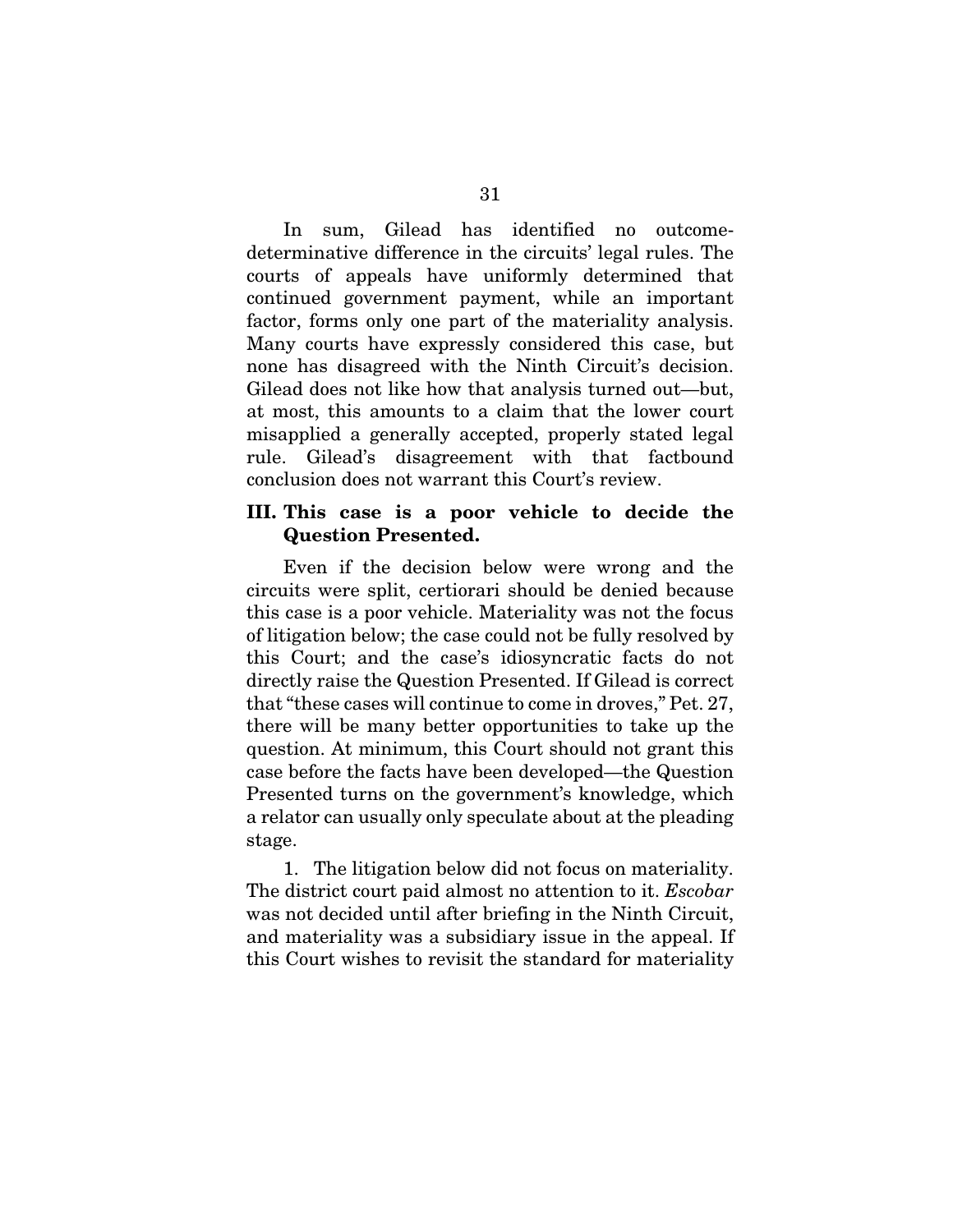so soon after Escobar, it would be better served by doing so in a case where the issue was fully aired below.

Moreover, the Question Presented would benefit from further percolation in the courts of appeals. In the two years since Escobar, several circuits have considered materiality, but few cases have posed a close factual question. The recent boom in these cases will be shortlived, because it is merely a symptom of Escobar's novelty. Defendants have a new tool—*Escobar*'s "demanding" materiality standard—and they have sought judgment in many pending cases. Once more of these cases have been resolved, the issue will be litigated less often. Further percolation will allow the circuits to consider different factual patterns and iron out any potential wrinkles.

2. Answering the question now will not resolve this case. Regardless of the answer to the Question Presented, relators have at least three surviving sets of claims: (1) for retaliation, which Gilead does not challenge here, (2) for payments made before the government learned of Gilead's violations, and (3) for factually false claims, which do not necessarily implicate *Escobar's* discussion of materiality in implied certification cases because they do not raise the Court's concern that minor regulatory violations could lead to unpredictable liability. If there is sufficient evidence to go to trial, this Court will have another opportunity to determine the appropriate standard for materiality and to resolve all these claims together.

Relators also may amend their complaint to incorporate at least some allegations from the First Amended Complaint. It would be all but impossible for this Court to evaluate the materiality of those claims until relators have amended the complaint, making review now premature.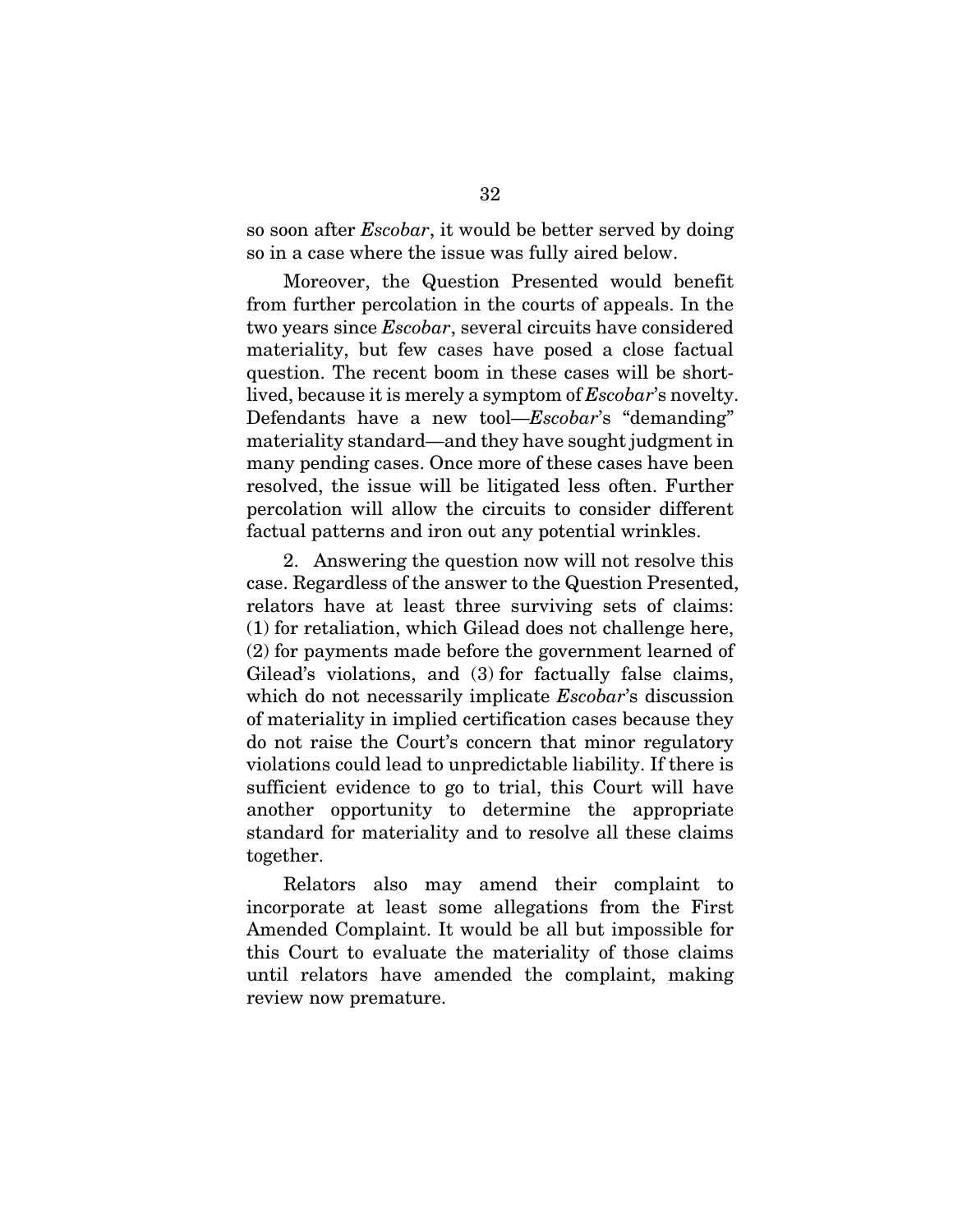3. The facts here do not implicate Gilead's Question Presented. That question is premised on the fact that the government continued to approve and pay for products after learning of alleged violations. Pet. i. But the complaint never concedes that the government knew of the conduct giving rise to our claim: distribution of nonconforming drugs and deliberate concealment of contamination. The complaint especially never concedes that any paying agency knew of this fact, and Gilead cites no authority saying that the government should be treated as a monolith, such that Department of Justice or FDA knowledge should be imputed to the Center for Medicare and Medicaid Services or the other paying agencies.

The Question Presented also assumes that the pleadings "offer no basis" to overcome an inference of immateriality. Pet. i. But the complaint alleges facts explaining the government's continued approval and reimbursement of those drugs, including that by the time the First Amended Complaint was filed, Gilead had not been using FTC from Synthetics China for years. Thus, even if this Court agrees with Gilead's answer to its Question Presented, this case would survive.

The facts alleged also do not implicate Gilead's assertion that applying the Ninth Circuit's opinion would turn "every minor regulatory misstep into a potential FCA" violation. Pet. 2. This case is not about minor violations. The complaint alleges sustained fraud: that Gilead falsified test results to hide severe contamination of an active ingredient and repeatedly lied to the government. E.R.140, 144-45. This behavior is so far beyond a "minor regulatory misstep," Pet. 2, that this case would not aid this Court in considering the effect of any materiality rule on truly minor violations. More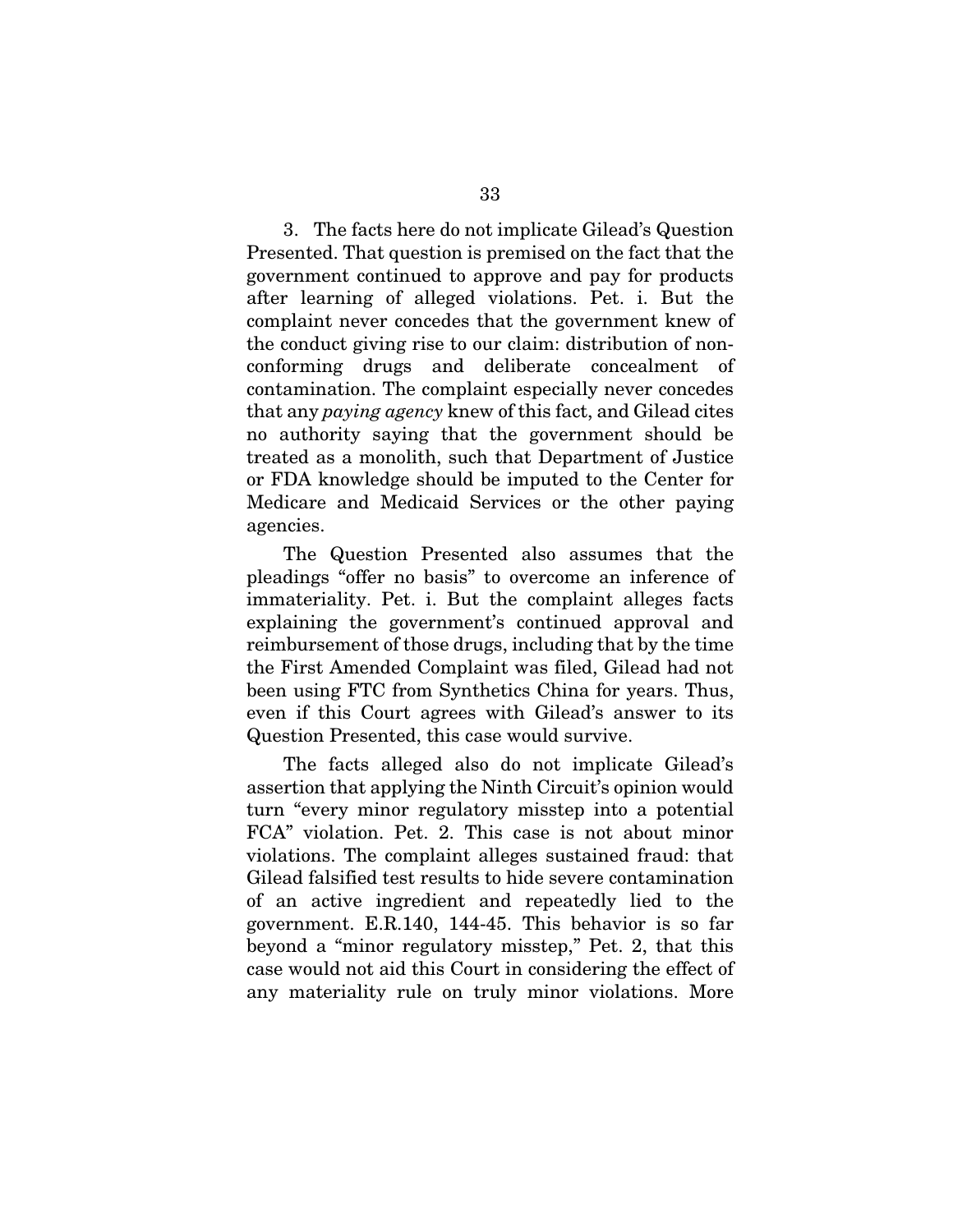broadly, because this is not a boundary-line case, it presents a poor vehicle for identifying the precise boundary between material and immaterial lies.

4. Given the centrality of government knowledge to this Question Presented—and the difficulty of alleging details about that knowledge at the pleadings stage—it would be better to take this issue up in a case with a developed factual record. When the government continues to pay despite "actual knowledge" of noncompliance, that is "strong evidence" against materiality. Escobar, 136 S. Ct. at 2003. But without further factual development here, there is no way to know whether the government had "actual knowledge" of Gilead's misconduct. Nor does "strong evidence" mean "dispositive as a matter of law"—especially in a pretrial posture, where courts must draw all inferences in favor of the non-moving party. Although materiality issues are not necessarily "too fact intensive" to be determined "on a motion to dismiss or at summary judgment," id. at 2004 n.6, that does not mean courts should always prefer the former. Discovery would allow the parties here to litigate this question based on evidence, rather than speculation. For now, this Court need not intervene merely to save a multibillion dollar company the cost of discovery into its misconduct.